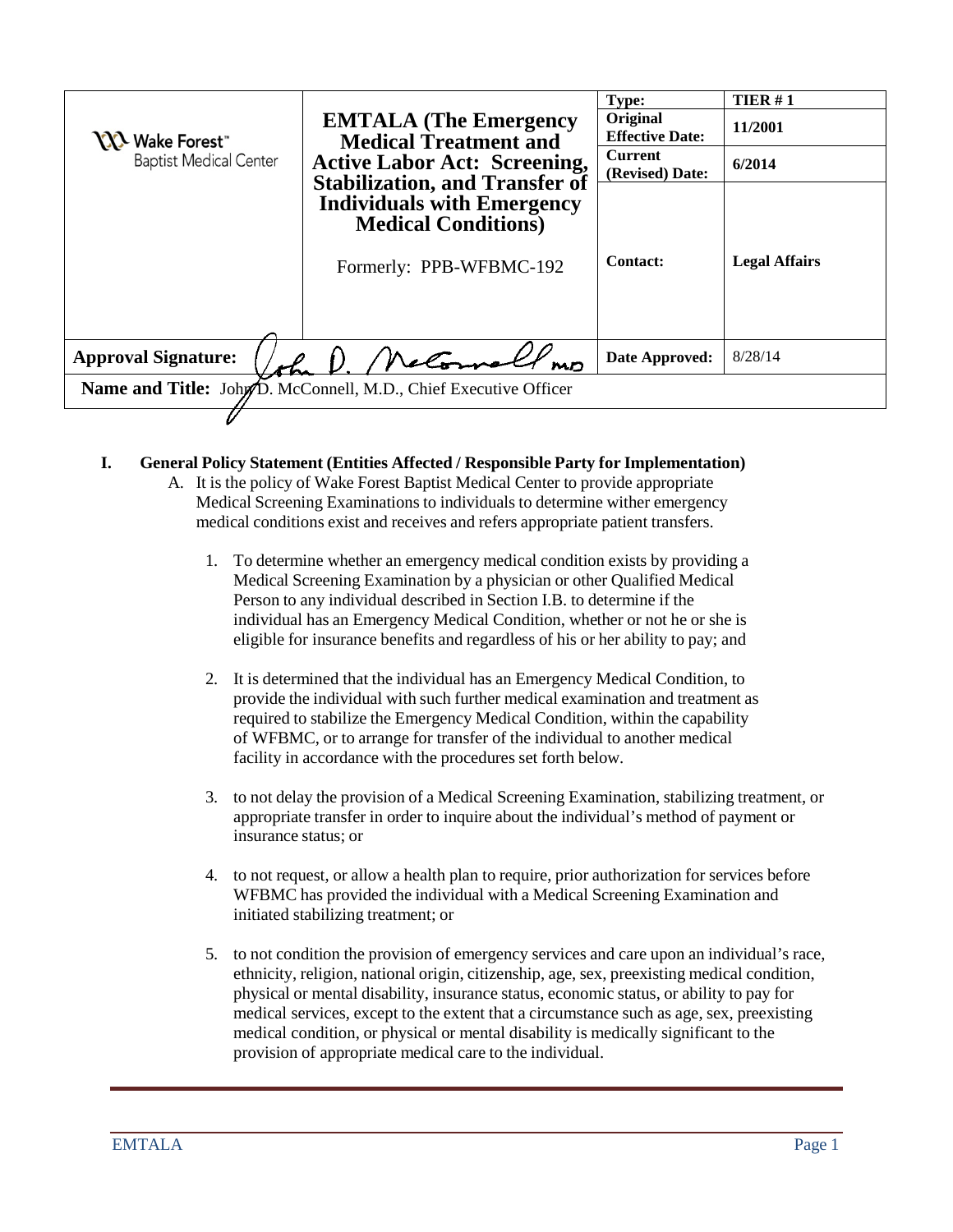- 6. to accept appropriate transfers of individuals with emergency medical conditions if the Medical Center has the specialized capabilities not available at the transferring hospital and has the capacity to treat those individuals. Reference: §489.24 Special Responsibilities of Medicare Hospitals in Emergency Cases.
- B. These Policies and Procedures apply to:
	- 1. all individuals (regardless of age and including born-alive infants) who present at any Dedicated Emergency Department of WFBMC, as defined in Section II - Definitions, and request examination or treatment for a medical condition, or has such a request made on his or her behalf. In the absence of such a request by or on behalf of the individual, a request on behalf of the individual will be considered to exist if a prudent layperson observer would believe, based on the individual's appearance or behavior, that the individual needs examination or treatment for a medical condition;
	- 2. all individuals who present on Medical Center Property, as defined in Section II Definitions, other than a Dedicated Emergency Department, and request examination or treatment for what may be an Emergency Medical Condition, or has such a request made on his or her behalf. In the absence of such a request by or on behalf of the individual, a request on behalf of the individual will be considered to exist if a prudent layperson observer would believe, based on the individual's appearance or behavior, that the individual needs emergency examination or treatment;
	- 3. all individuals in a ground or air ambulance owned and operated by WFBMC for purposes of examination and treatment for a medical condition at a Dedicated Emergency Department of WFBMC, even if the ambulance is not on WFBMC grounds. However, these Policies and Procedures do not apply to individuals in an ambulance owned and operated by WFBMC if:
		- a. the ambulance is operated under communitywide emergency medical service (EMS) protocols that direct it to transport the individual to another hospital; or
		- b. the ambulance is operated at the direction of a physician who is not employed or otherwise affiliated with WFBMC.
	- 4. all individuals in a ground or air non-Medical Center owned ambulance on Medical Center Property who present for examination and treatment for a medical condition at a Dedicated Emergency Department of WFBMC. However, these Policies and Procedures do not apply to an individual in a non-Medical Center owned ambulance off Medical Center Property, even if a member of the ambulance staff contacts WFBMC by telephone or telemetry communications and informs WFBMC that they want to transport the individual to WFBMC for examination and treatment. WFBMC may direct the ambulance to another facility if WFBMC is on "Diversionary Status," as defined in Section II - Definitions. If, however, the ambulance staff disregards WFBMC's diversion instructions and transports the individual onto Medical Center Property, these Policies and Procedures apply to that individual at that point.
	- 5. all individuals who present at any Dedicated Emergency Department that is on diversion and request examination and treatment for a medical condition. The Medical Center is required to provide such services despite its diversionary status. Reference: Federal Register/Vol. 70, No. 19/Monday, January 31, 2005.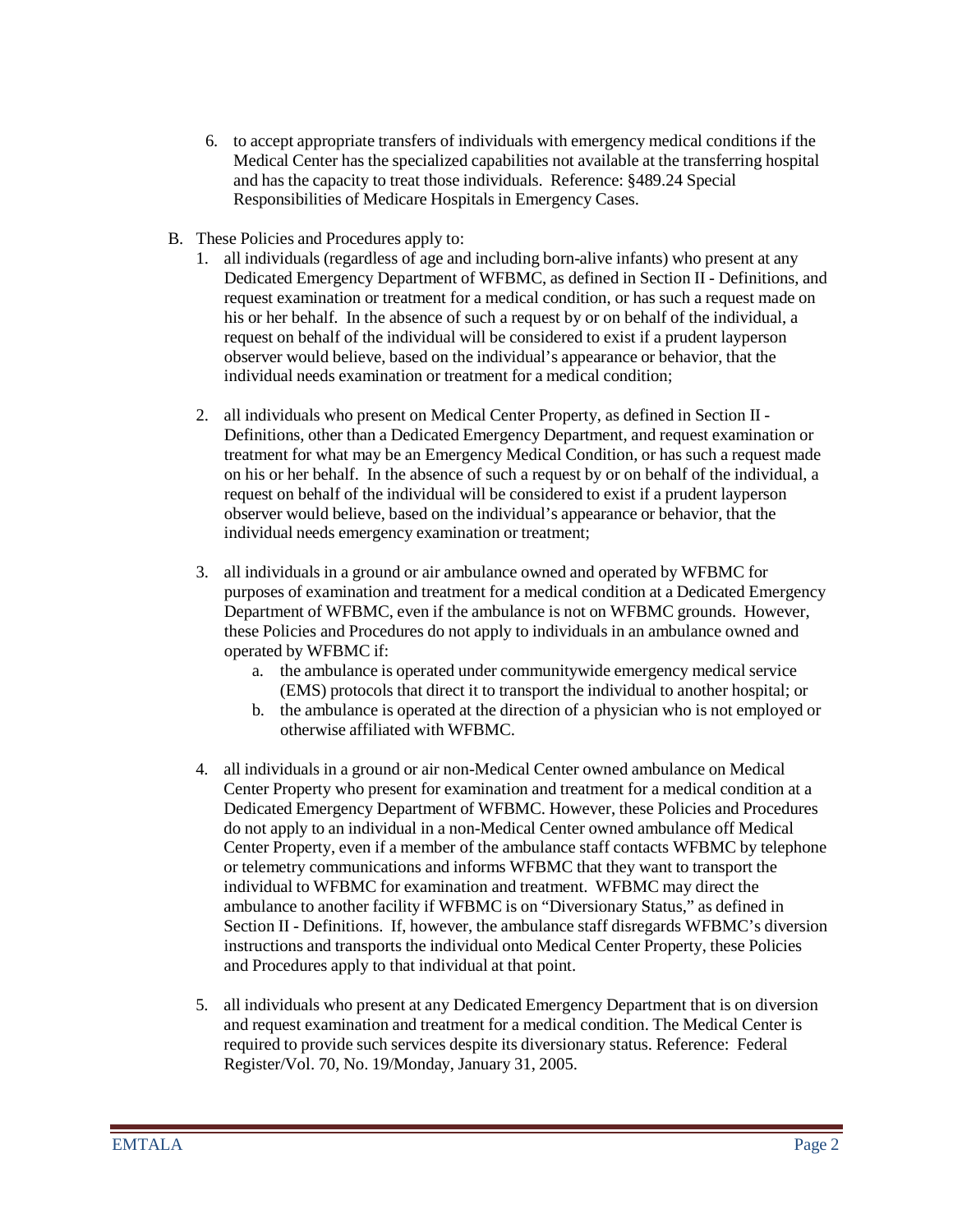- C. These Policies and Procedures do not apply to:
	- 1. individuals who present to departments of WFBMC off the Medical Center's Campus that are not Dedicated Emergency Departments, as defined in Section II - Definitions.
	- 2. individuals who present to areas or structures that are not Medical Center Property, as defined in Section II - Definitions; or
	- 3. individuals who are Inpatients, as defined in Section II Definitions.
- a) Scope: All WFBMC employees, faculty and staff are responsible for complying with this policy
- b) ResponsibleDepartment/Party/Parties:
	- i. Policy Owner: Legal Department<br>ii. Procedure: WFBMC Adminis
	- ii. Procedure: WFBMC Administration
	- iii. Supervision: WFBMC Administration
	- iv. Implementation: WFMBC Administration
- **II. Definitions: For purposes of this Policy, the following terms and definitions apply:**
	- a) WFBMC: Wake Forest Baptist Medical Center and all affiliated organizations including Wake Forest University Health Sciences (WFUHS), North Carolina Baptist Hospital (NCBH), all onsite subsidiaries as well as those off-site governed by WFBMC policies and procedures.
	- b) Policy: As defined in the Policy on Creating and Amending Policy, a statement of principle that is developed for the purpose of guiding decisions and activities related to governance, administration, or management of care, treatment, services or other activities of WFBMC. A policy may help to ensure compliance with applicable laws and regulations, promote one or more of the missions of WFBMC, contain guidelines for governance, and set parameters within which faculty, staff, students, visitors and others are expected to operate.
	- c) **"Medical Center Campus"** means the physical area immediately adjacent to WFBMC's main buildings, and other areas and structures that are located within 250 yards of the main building that provide patient care for WFBMC patients and that are under the ownership and control of WFBMC (See [Campus](http://www.wakehealth.edu/uploadedFiles/User_Content/PatientsAndVisitors/Documents/WFBMC%20Campus%20Map.pdf) Map).
	- d) **"Comes to the Emergency Department"** means, with respect to an individual who is not a patient, the individual either:
		- 1. has presented at a Medical Center's Dedicated Emergency Department and requests examination or treatment for a medical condition, or has such a request made on his or her behalf. In the absence of such a request by or on behalf of the individual, a request on behalf of the individual will be considered to exist if a prudent layperson observer would believe, based on the individual's appearance or behavior, that the individual needs examination or treatment for a medical condition;
		- 2. has presented on Medical Center property, other than the Dedicated Emergency Department, and requests examination or treatment for what may be an emergency medical condition, or has such a request made on his or her behalf. In the absence of such a request by or on behalf of the individual, a request on behalf of the individual will be considered to exist if a prudent layperson observer would believe, based on the individual's appearance or behavior, that the individual needs emergency examination or treatment;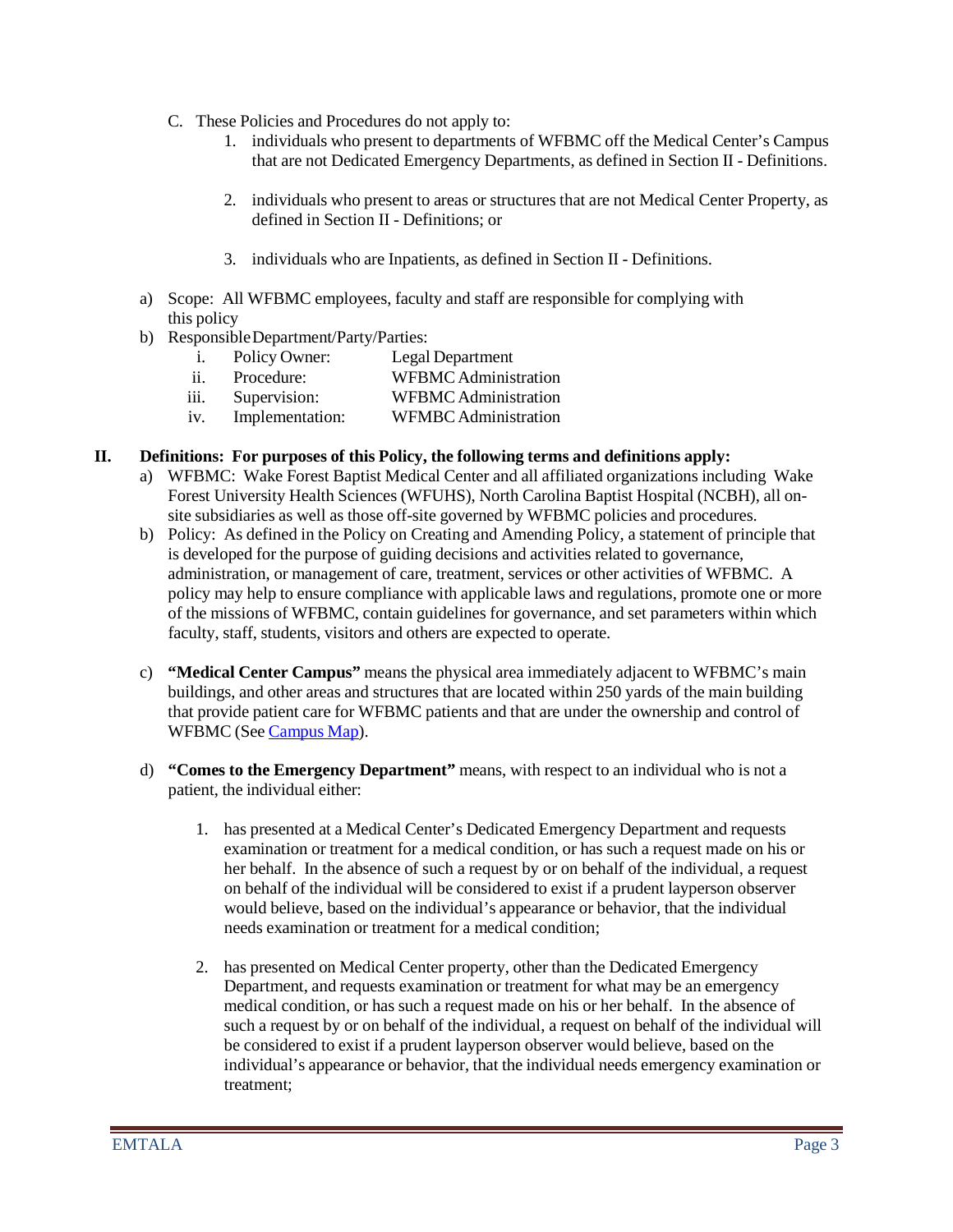- 3. is in a ground or air ambulance owned and operated by the Medical Center for purposes of examination and treatment for a medical condition at a Medical Center's Dedicated Emergency Department, even if the ambulance is not on Medical Center grounds. However, an individual in an ambulance owned and operated by the Medical Center is not considered to have "come to the Medical Center's emergency department" if:
	- a. the ambulance is operated under communitywide emergency medical service (EMS) protocols that direct it to transport the individual to a Medical Center other than the Medical Center that owns the ambulance. In this case, the individual is considered to have come to the emergency department of the Medical Center to which the individual is transported, at the time the individual is brought onto Medical Center property;
	- b. the ambulance is operated at the direction of a physician who is not employed or otherwise affiliated with the Medical Center that owns the ambulance; or
- 4. is in a ground or air non-Medical Center-owned ambulance on Medical Center property for presentation for examination and treatment for a medical condition at a Medical Center's Dedicated Emergency Department. However, an individual in a non-Medical Center-owned ambulance off Medical Center property is not considered to have come to the Medical Center's emergency department, even if a member of the ambulance staff contacts the Medical Center by telephone or telemetry communications and informs the Medical Center that they want to transport the individual to the Medical Center for examination and treatment. The Medical Center may direct the ambulance to another facility if it is in "diversionary status," that is, it does not have the staff or facilities to accept any additional emergency patients. If, however, the ambulance staff disregards the Medical Center's diversion instructions and transports the individual onto Medical Center property, the individual is considered to have come to the emergency department.
- e) **"Dedicated Emergency Department"** means any department or facility of the Medical Center, regardless of whether it is located on or off the main Medical Center campus, that meets at least one of the following requirements:
	- 1. it is licensed by the State in which it is located under applicable State law as an emergency room or emergency department;
	- 2. it is held out to the public (by name, posted signs, advertising, or other means) as a place that provides care for emergency medical conditions on an urgent basis without requiring a previously scheduled appointment; or
	- 3. during the calendar year immediately preceding the calendar year in which a determination is being made, based on a representative sample of patient visits that occurred during that calendar year, it provides at least one-third of all of its outpatient visits for the treatment of emergency medical conditions on an urgent basis without requiring a previously scheduled appointment.
	- 4. WFBMC's dedicated adult and pediatric emergency departments are the only Dedicated Emergency Departments.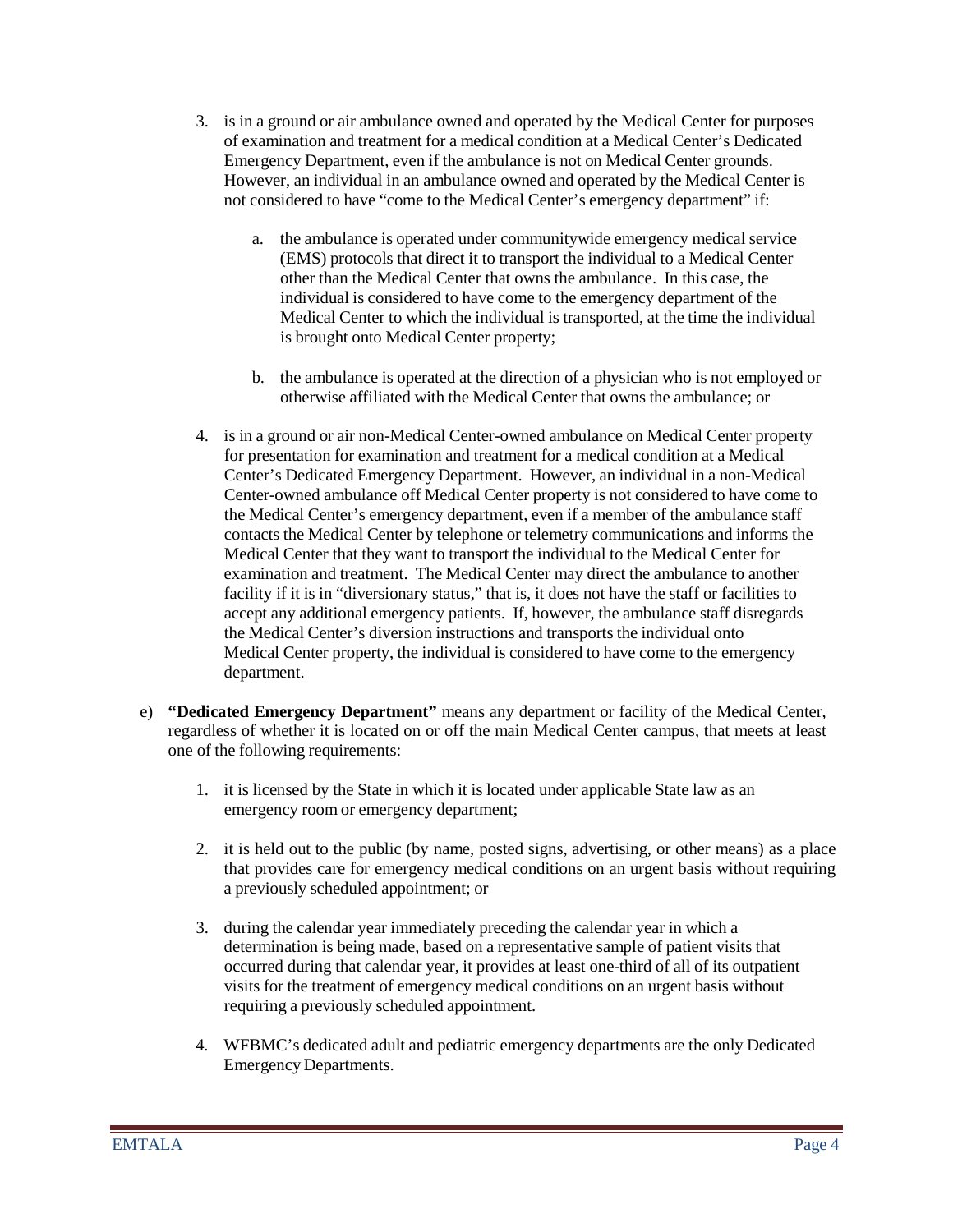- f) **"Diversionary Status"** means that WFBMC does not have the staff or facilities to accept any additional emergency patients.
- g) **"Emergency Medical Condition"** means:
	- 1. a medical condition manifesting itself by acute symptoms of sufficient severity (including severe pain, psychiatric disturbances and/or symptoms of substance abuse) such that the absence of immediate medical attention could reasonably be expected to result in either:
		- a. placing the health of the individual (or, with respect to a pregnant woman, the health of the woman or her unborn child) in serious jeopardy;
		- b. serious impairment to bodily functions; or
		- c. serious dysfunction of any bodily organ or part; or
	- 2. with respect to a pregnant woman who is having contractions:
		- a. that there is inadequate time to effect a safe transfer to another hospital before delivery; or
		- b. that transfer may pose a threat to the health or safety of the woman or the unborn child.
- h) **"Medical Center Property"** means the entire main Medical Center campus, including the parking lot, sidewalk, and driveway, but excluding other areas or structures of the Medical Center's main building that are not part of the Medical Center, such as physician offices, rural health centers, skilled nursing facilities, or other entities that participate separately under Medicare, or restaurants, shops, or other nonmedical facilities.
	- i)**"Inpatient"** means an individual who is admitted to a Medical Center for bed occupancy for purposes of receiving inpatient Medical Center services with the expectation that he or she will remain at least overnight and occupy a bed even though the situation later develops that the individual can be discharged or transferred to another Medical Center and does not actually use a Medical Center bed overnight.
- j) **"Labor"** means the process of childbirth beginning with the latent or early phase of labor and continuing through the delivery of the placenta. A woman experiencing contractions is in true labor unless a physician, certified nurse midwife, or other Qualified Medical Person acting within his or her scope of practice as defined in Medical Center medical staff bylaws and State law, certifies that, after a reasonable time of observation, the woman is in false labor.
- k) **"Medical Screening Examination"** means the screening process required to determine with reasonable clinical confidence whether an Emergency Medical Condition does or does not exist. Depending on the patient's presenting symptoms, an appropriate Medical Screening Examination can involve a wide spectrum of actions ranging from a simple process involving only a brief history and physical examination to a complex process that also involves performing ancillary studies and procedures, such as laboratory tests, x- rays, and/or other diagnostic tests and procedures.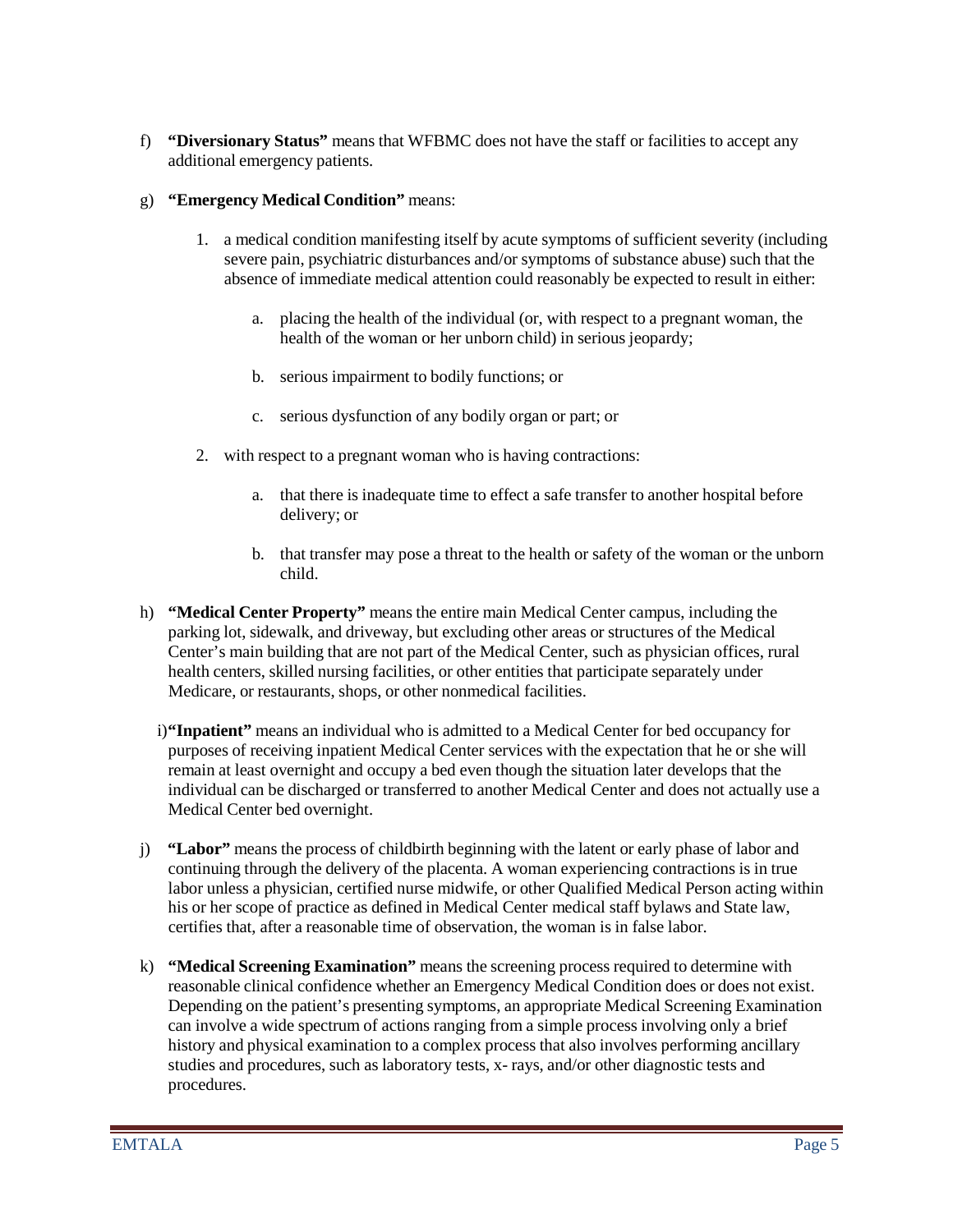#### l) **"Patient"** means:

- 1. an individual who has begun to receive outpatient services as part of an encounter other than an encounter that the Medical Center is obligated by EMTALA to provide;
- 2. an individual who has been admitted as an inpatient.
- m) **"Qualified Medical Person"** means those persons defined in Wake Forest Baptist Medical Center Medical Staff Rules and Regulations.
- n) **"Stabilized"** means, with respect to an Emergency Medical Condition:
	- 1. that no material deterioration of the condition is likely, within reasonable medical probability, to result from or occur during the transfer of the individual from a facility; or
	- 2. that the woman has delivered the child and the placenta.
- o) **"To Stabilize"** means, with respect to an Emergency Medical Condition:
	- 1. to provide such medical treatment of the condition necessary to assure, within reasonable medical probability, that no material deterioration of the condition is likely to result from or occur during the transfer of the individual from a facility; or
	- 2. that the woman has delivered the child and the placenta.
- p) **"Stable for Discharge"** means:
	- 1. the physician has determined, within reasonable clinical confidence, that the patient has reached the point where his/her continued medical treatment, including diagnostic workup or treatment, could reasonably be performed as an outpatient or later as an inpatient, as long as the patient is given a plan for appropriate follow-up care with discharge instructions; or
	- 2. with respect to an individual with a psychiatric condition, the physician has determined that the patient is no longer considered to be a threat to himself/herself or others.
	- 3. "Stable for Discharge" does not require the final resolution of the Emergency Medical Condition. However, the individual is never considered "Stable for Discharge" if within a reasonable medical probability the patient's condition would materially deteriorate after discharge.
- q) **"Stable for Transfer"** between medical facilities means:
	- 1. the physician, or other Qualified Medical Person in consultation with the physician, determines, within reasonable clinical confidence, that the patient will sustain no material deterioration in his/her medical condition as a result of the transfer, and that the receiving facility has the capability to manage the Emergency Medical Condition and any reasonably foreseeable complication; or
	- 2. with respect to an individual with a psychiatric condition, the physician or Qualified Medical Person in consultation with the physician determines that the patient is protected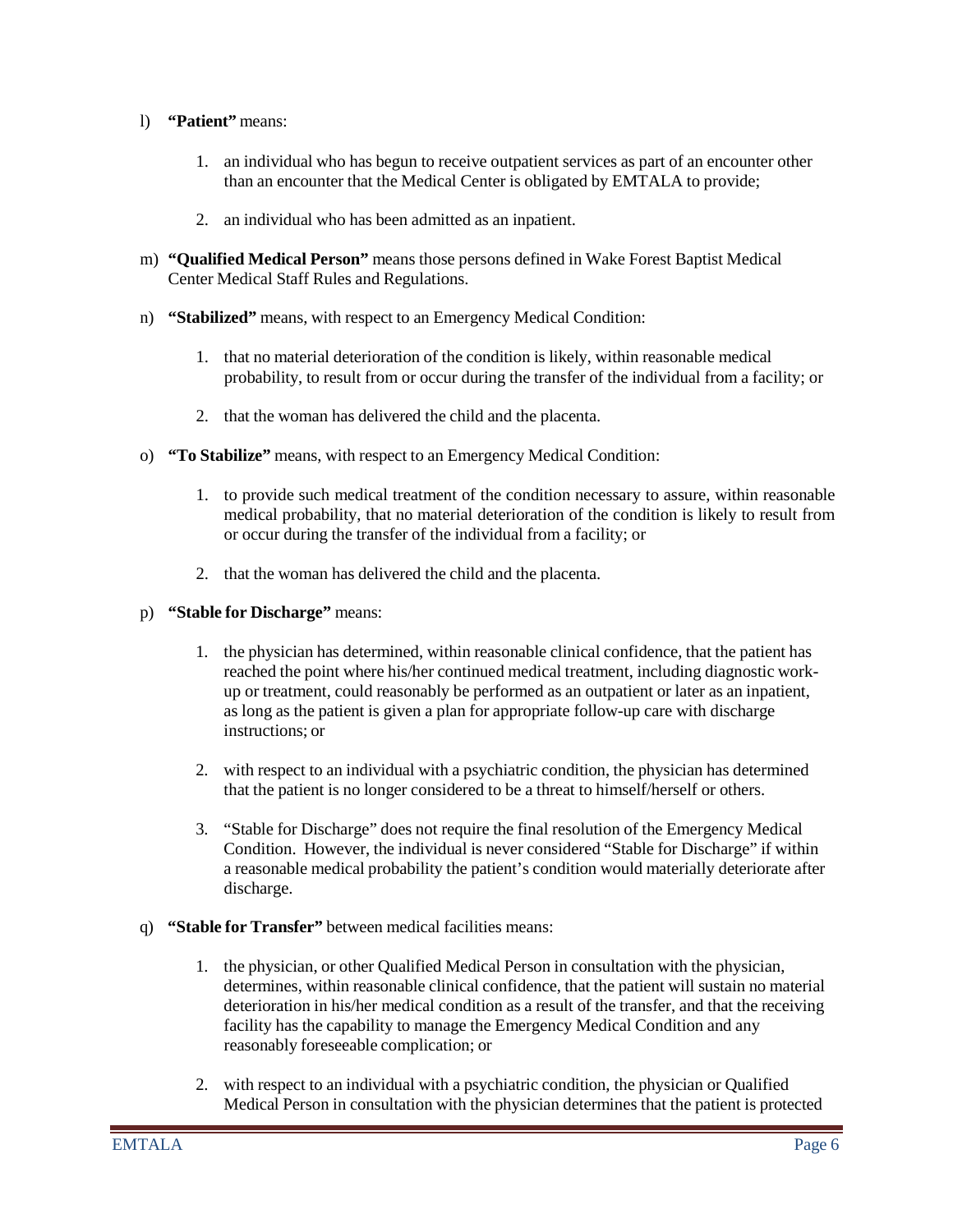and prevented from injuring himself/herself or others.

- 3. "Stable for Transfer" does not require the final resolution of the Emergency Medical Condition.
- r) **"Transfer"** means the movement (including the discharge) of an individual outside a Medical Center's facilities at the direction of any person employed by (or affiliated or associated, directly or indirectly, with) the Medical Center, but does not include such a movement of an individual who
	- 1. has been declared dead; or
	- 2. leaves the facility without the permission of any such person.
- s) **"Within the Capability of the Medical Center"** means those services which WFBMC is required to have as a condition of its license, as well as WFBMC ancillary services routinely available to the emergency department.

## **III. Policy Guidelines:**

## A. **Medical Screening Examination.**

- 1. WFBMC provides a Medical Screening Examination for every individual described in Section I.B.
- 2. An individual who presents anywhere on Medical Center Property that is not a Dedicated Emergency Department and seeks treatment for a potential Emergency Medical Condition is immediately transported to the appropriate Dedicated Emergency Department for a Medical Screening Examination and necessary stabilizing treatment. Such transport is by the method and with the personnel and equipment deemed appropriate under the circumstances by those who are with the individual. Such transport is appropriate when:
	- a. all persons with the same medical condition are moved in such circumstances, regardless of their ability to pay for treatment;
	- b. there is bona fide medical reason to move the individual; and
	- c. appropriate medical personnel accompany the individual.
- 3. Within the capability of the Dedicated Emergency Department, the Medical Screening Examination determines within reasonable medical probability whether or not an Emergency Medical Condition exists. The Medical Screening Examination is performed by a physician or by a Qualified Medical Person and must be documented in the medical record.
- 4. The Medical Screening Examination is an ongoing process. The patient's medical record reflects continued monitoring according to the patient's needs and continues until it is determined whether or not the individual has an Emergency Medical Condition and, if he or she does, until he or she is stabilized or appropriately transferred.
- 5. The provision of a Medical Screening Examination and, if there is an Emergency Medical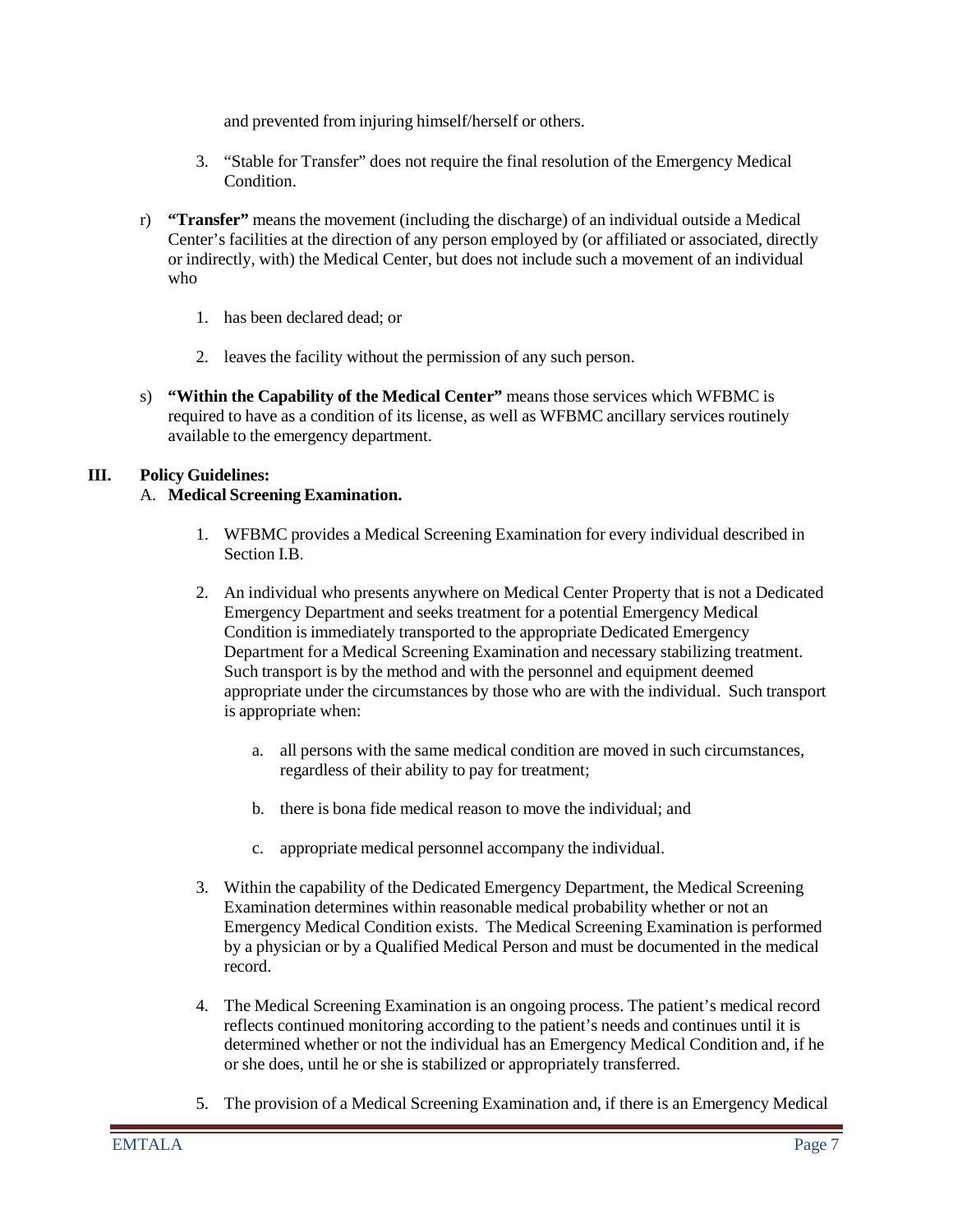Condition, of other stabilizing treatment, will not be delayed in order to inquire about the individual's method of payment or insurance status or to obtain prior authorization. Normal registration procedures may be followed so long as doing so does not delay the implementation of the Medical Screening Examination.

- 6. An Emergency Department physician or non-physician practitioner may contact the individual's physician to seek advice regarding the individual's medical history and needs that may be relevant to the medical treatment and screening of the individual, so long as this consultation does not inappropriately delay the provision of the Medical Screening Examination, stabilizing treatment, or appropriate transfer.
- 7. If, after an initial Medical Screening Examination, a physician or Qualified Medical Person determines that the individual requires the services of an on-call physician, the oncall physician is contacted.

#### B. **Individuals Who Do Not Have an Emergency Medical Condition**

- 1. When a physician or Qualified Medical Person determines as a result of a Medical Screening Examination that the individual does not have an Emergency Medical Condition, the individual may be transferred to another medical facility (if in need of further care) or discharged. However, the transfer or discharge of an individual who does not have an Emergency Medical Condition is in accordance with WFBMC's transfer and discharge policies.
- 2. The appropriate portions of the "Transfer Certificate for Stable Patients" (Exhibit A) is completed if the individual is transferred to another medical facility. The portions of the Medical Center Transfer Information Form that would generally be applicable to the transfer of patients who do not have an Emergency Medical Condition are Section I.A and Section III (Transfer Acknowledgement).

#### C. **Individuals Who Have an Emergency Medical Condition**

- 1. When the emergency department physician or Qualified Medical Person determines that the individual has an Emergency Medical Condition, WFBMC:
	- a. within the capability of the staff and facilities available at WFBMC, stabilizes the individual to the point where the individual is either "stable for discharge" or "stable for transfer," as defined in Section II.P and Section II.Q (sign the completed "Transfer Certificate for Stable Patients) (Exhibit A); or
	- b. provides for an appropriate transfer of the unstabilized individual to another medical facility in accordance with these procedures. Transfers of unstabilized individuals are allowed only pursuant to patient request (see Section III.C.2.a below), or when a physician, or other Qualified Medical Person in consultation with a physician, certifies that the expected benefits to the patient from the transfer outweigh the risks of transfer (see Section III.C.2.b below); or
	- c. after stabilizing the individual, admits him or her to WFBMC for further treatment.
- 2. If an individual has an Emergency Medical Condition which has not been stabilized, the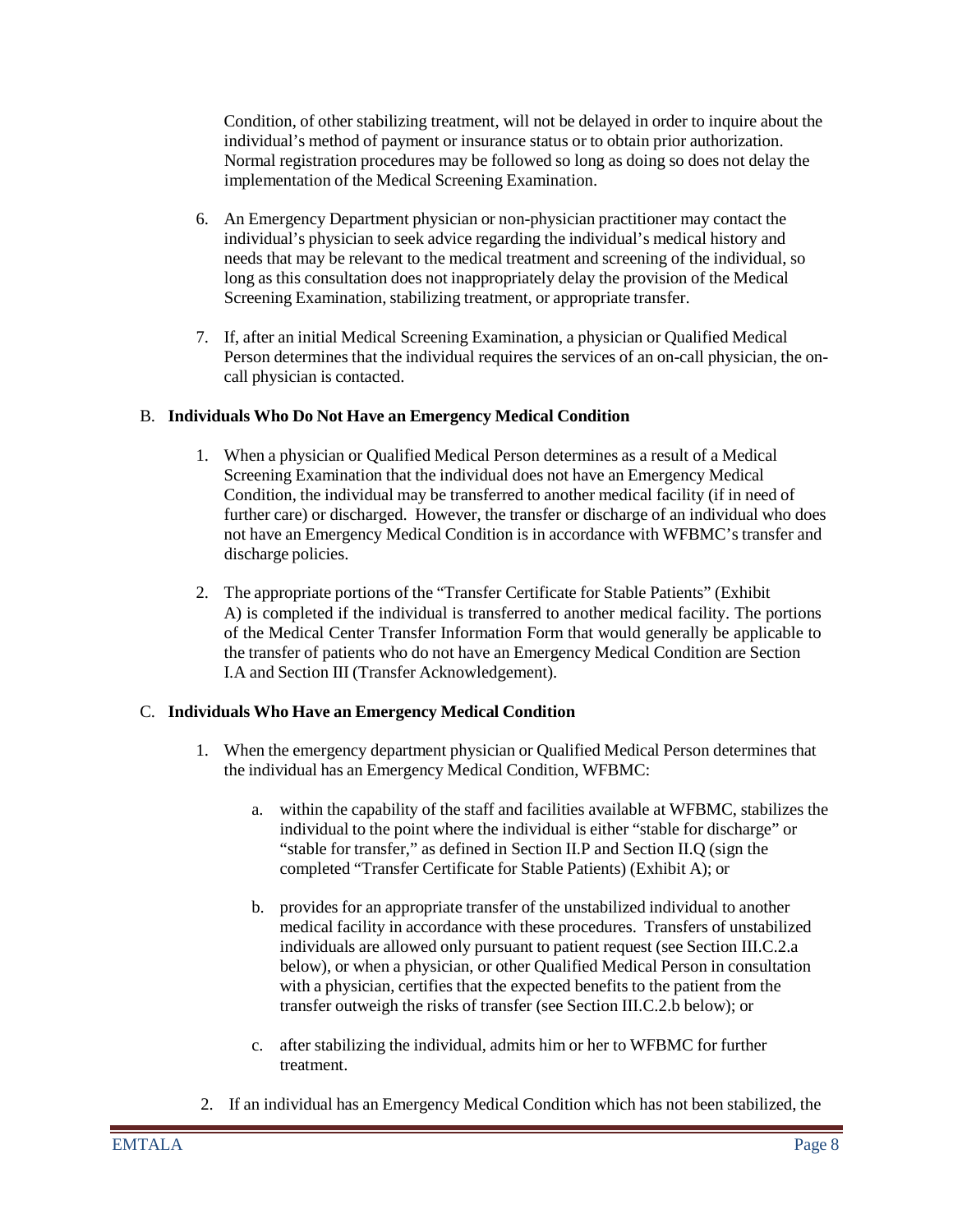individual may be transferred only if the transfer is carried out in accordance with the procedures set forth below. The individual may be transferred:

- a. On patient request. The individual may be transferred if the individual or the legally responsible person acting on the individual's behalf is first fully informed of the risks of the transfer, the alternatives (if any) to the transfer, and of WFBMC's obligations to provide further examination and treatment sufficient to stabilize the individual's Emergency Medical Condition, and to provide for an appropriate transfer. The transfer may then occur if the individual or legally responsible person:
	- 1. makes a written request for transfer to another medical facility, stating the reasons for the request; and
	- 2. acknowledges his request and understanding of the risks and benefits of the transfer, by signing Section III of the completed "Medical Center Transfer Certificate for the Unstable Patient" (Exhibit B); or
- b. With certification. The individual may be transferred if a physician or, if a physician is not physically present at the time of the transfer, a Qualified Medical Person, in consultation with a physician, has documented in Section I of the completed "Medical Center Transfer Certificate for the Unstable Patient" (Exhibit B) that the medical benefits expected from transfer outweigh the risks. The date and time of a Physician or Qualified Medical Person certification should closely match the date and time of the transfer. If a certification is signed by a Qualified Medical Person, it must be countersigned by a physician within 24 hours. Reference:  $§489.24(e)(1)(ii)(A)-(C).$
- 3. The transfer from WFBMC to a receiving medical facility of an individual with an unstabilized Emergency Medical Condition is carried out as follows:
	- a. WFBMC, within its capacity, provides medical treatment which minimizes the risks to the individual's health and, in the case of a woman who is having contractions, the health of the woman and the unborn child; and
	- b. A representative of the receiving medical facility confirms that the receiving medical facility has available space and qualified personnel to treat the individual and has agreed to accept the transfer and to provide appropriate medical treatment, and a physician at the receiving facility has agreed to accept the transfer; and
	- c. WFBMC documents its communication with the receiving Medical Center, including the date and time of the transfer request and the name and title of the person accepting the transfer; and
	- d. WFBMC sends the receiving medical facility copies of all pertinent medical records available at the time of transfer, including:
		- 1. available history;
		- 2. records related to the individual's Emergency Medical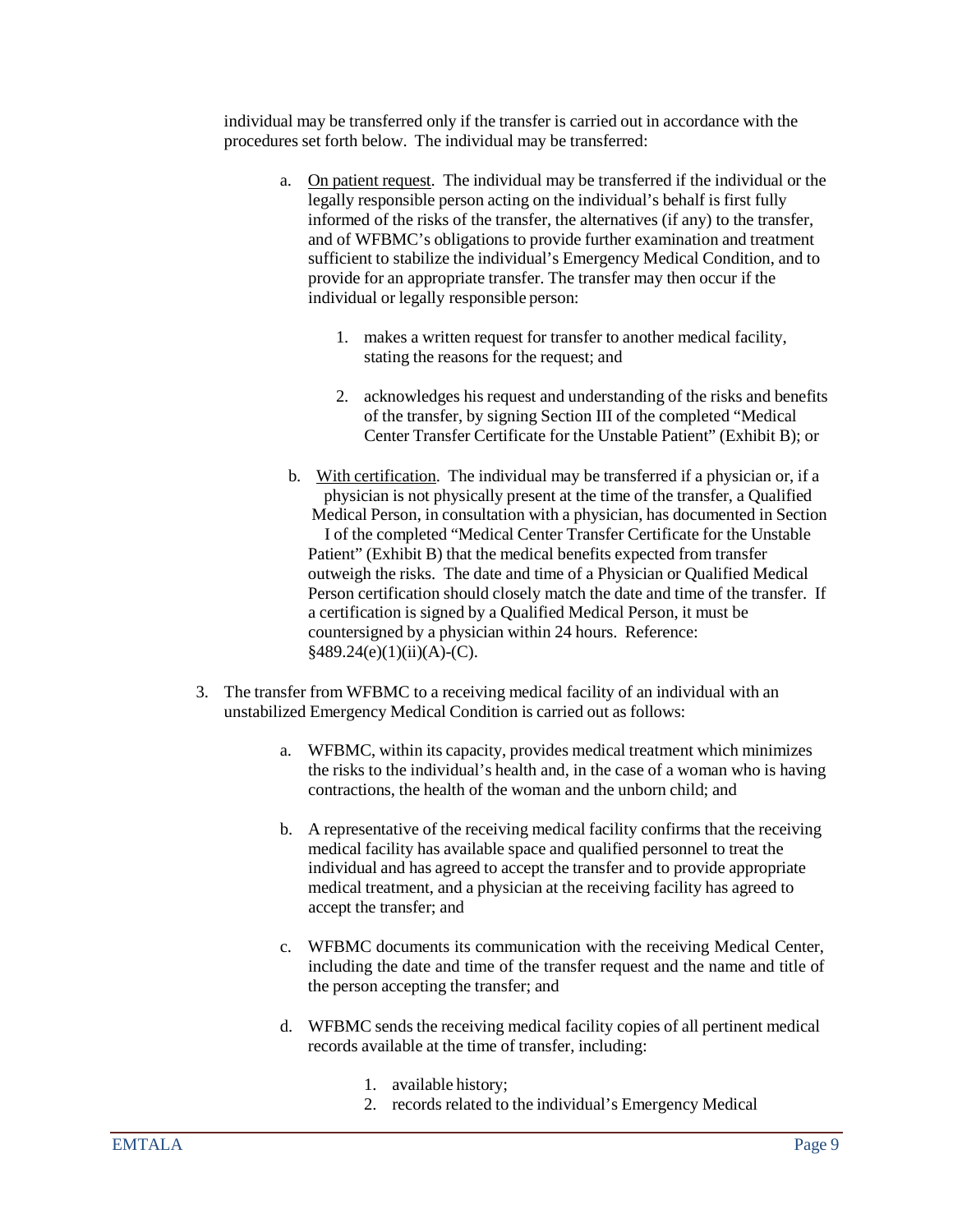Condition;

- 3. observations of signs or symptoms;
- 4. preliminary diagnoses;
- 5. results of diagnostic studies or telephone reports of the studies;
- 6. treatment provided;
- 7. results of any tests;
- 8. a copy of the appropriate "Medical Center Transfer Certificate," including if applicable, the certification of risks and benefits by a physician or Qualified Medical Person or the signed patient request; and
- e. If an on-call physician has unreasonably refused or failed to appear within 30 minutes after being requested to provide necessary stabilizing treatment thus necessitating a transfer, the emergency department physician or his or her designee includes the name and address of that physician in Section III of the "Medical Center Transfer Certificate for the Unstable Patient" (Exhibit B) sent with the patient; and
- f. The transfer is affected through qualified professionals and transportation equipment, including the use of necessary and medically appropriate life support measures during the transfer. The physician or Qualified Medical Person, in consultation with the physician, is responsible for determining the appropriate mode of transport, equipment, and transporting professionals to be used for the transfer.

#### D. **Individuals Who Have an Emergency Medical Condition but Refuse to Consent to Treatment or to Transfer**

- 1. If the individual refuses examination or treatment. If WFBMC offers examination and treatment and informs the individual or legally responsible person of the risks and benefits to the individual of refusing the examination and treatment, but the individual or legally responsible person refuses to consent to the examination and treatment, WFBMC takes all reasonable steps to have the individual or legally responsible person sign a "Refusal to Permit Further Medical Screening Examination and Treatment for Emergency Medical Condition" form (Exhibit C). The medical record contains a description of the examination, treatment, or both, if applicable, that was proposed but refused by or on behalf of the individual; the risks and benefits of the examination and/or treatment; the reasons for refusal; and if the individual refused to sign Exhibit C, the steps taken in an effort to secure the written informed refusal. An individual who has refused medical examination and/or treatment may be transferred in accordance with the procedures set forth above in Section III.C.2 for transfers of unstabilized patients.
- 2. If the individual refuses transfer. If WFBMC offers an appropriate transfer but the individual or the legally responsible person refuses the transfer, after being informed of the risks and benefits of the transfer, such refusal is considered a refusal to permit further treatment and WFBMC takes all reasonable steps to have the individual or legally responsible person sign a "Refusal of Permit Further Medical Screening Examination and Treatment for Emergency Medical Condition" form (Exhibit C). In addition, the medical record contains a description of the reasons for the proposed transfer.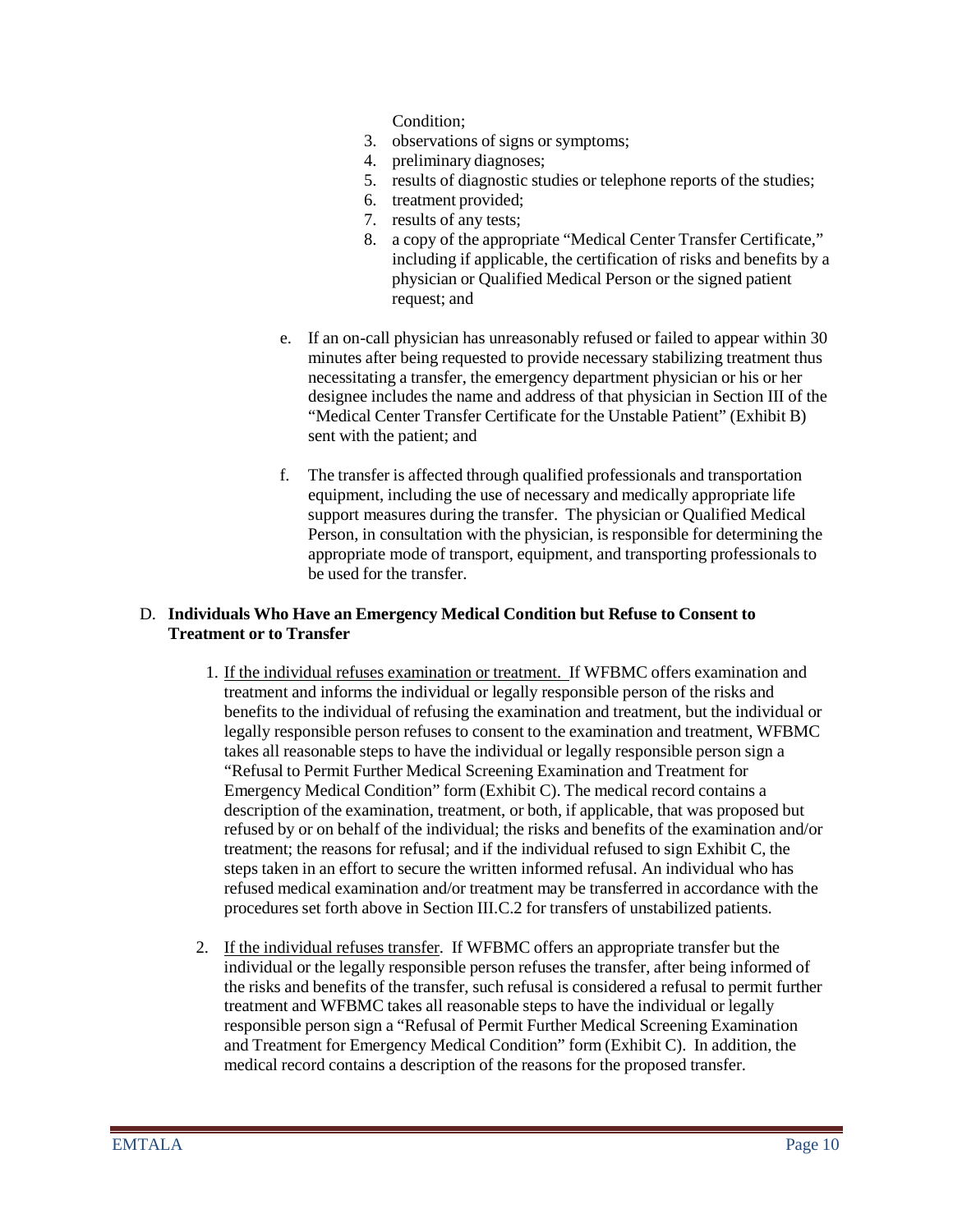#### E. **On-Call Physicians**

WFBMC maintains a list of on-call physicians, including specialists and sub- specialists that are available for duty to screen, examine, and treat patients with potential Emergency Medical Conditions. On-call physicians respond to WFBMC calls for emergency coverage within 30 minutes after receiving communications indicating that their attendance is required. If an on-call specialist or sub-specialist is not available, WFBMC's Campus physician or his or her designee attempts to obtain the services of another appropriate specialist or sub-specialist from WFBMC's medical staff through CMO and WFBMC's Chief Executive Officer ("CEO") or administrator on duty, as deemed appropriate and in accordance with pertinent Medical Staff or WFBMC policy. If the necessary on-call services remain unavailable despite these efforts, such that the patient requires transfer in order to obtain the necessary services at another medical facility, the emergency department physician or his or her designee notes the name and address of the on-call physician who refused or failed to appear on the appropriate "Medical Center Transfer Certificate" and transfers the patient under the terms of this policy. (See [EMTALA:](http://ishare.wakehealth.edu/GoverningPolicy/Policies/Provision%20of%20On-Call%20Coverage%2C%20EMTALA.pdf) Provision of On-Call [Coverage\)](http://ishare.wakehealth.edu/GoverningPolicy/Policies/Provision%20of%20On-Call%20Coverage%2C%20EMTALA.pdf).

## F. **Recordkeeping**

WFBMC, whether transferring or receiving patients, must maintain the following:

- a. medical and other records related to individuals transferred to or from WFBMC, for a minimum period of five (5) years from the date of the transfer;
- b. a list of physicians who are on-call for duty after the initial examination to provide treatment necessary to stabilize an individual with an Emergency Medical Condition, for a period of five (5) years; and
- c. a central log on each individual who comes to the emergency department seeking screening or treatment, for a period of five (5) years. The log must indicate whether the individual refused treatment or transfer, was refused treatment, or was transferred prior to stabilization, admitted and treated, stabilized and transferred, or discharged. Such logs are maintained with, and considered a part of, the central log. If the logs are maintained electronically, they are consolidated electronically.

## G. **Obligation to Accept Certain Transfers**

To the extent that WFBMC has specialized capabilities or facilities, including, but not limited to, a burn unit, a shock-trauma unit, or a neonatal intensive care unit, that are not available at a United States facility that has asked WFBMC to accept the transfer of an individual needing those capabilities or facilities, WFBMC accepts appropriate transfers of such individuals if WFBMC has the capacity and specialized capability to treat the individual. "Capacity" means the ability of WFBMC to accommodate an individual who has been referred for transfer from another medical facility, and encompasses such things as numbers and availability of qualified staff, beds and equipment, as well as WFBMC's past practices of accommodating additional patients in excess of its occupancy limits. For example, if WFBMC in the past has called in additional staff or moved patients to other units, then these factors will be considered in the definition of WFBMC's capacity. "Capability" means those specialized medical services not usually available or expected to be available at the transferring facility.

## H. **Report the Receipt of Inappropriate Transfers**

1. Each WFBMC medical staff member, house staff member, nursing supervisor, or employee who works in the emergency or admitting Off-Campus facility and who has reason to believe that a potential violation of the law has resulted in an inappropriate transfer to WFBMC as a receiving Medical Center reports the incident to Clinical Compliance and Regulatory Services. No final reports will be made without notification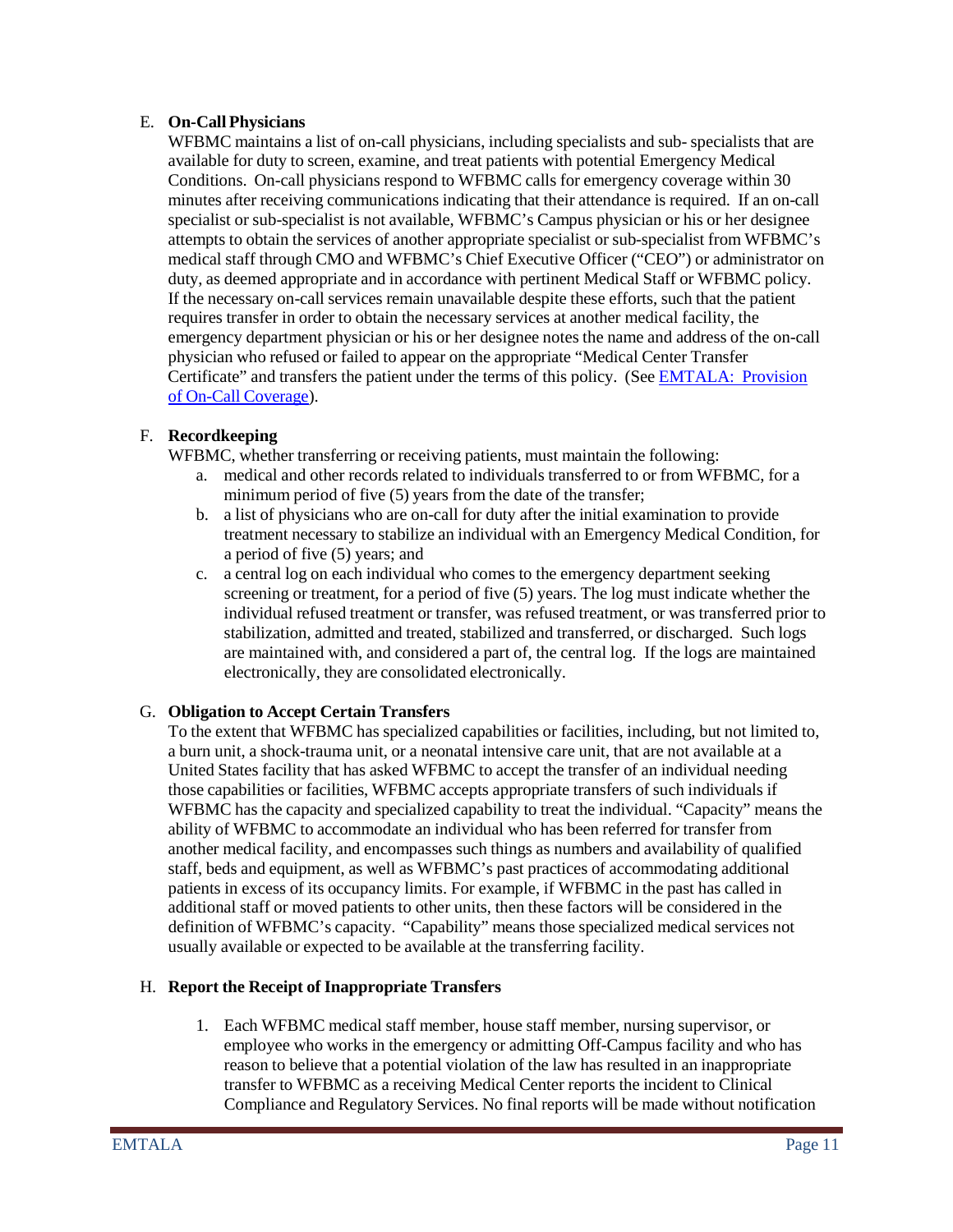to the Emergency Department Director and the COO or his or her designee.

2. Clinical Compliance and Regulatory Services shall be consulted before any investigation is commenced. Clinical Compliance and Regulatory Services will report the incident to CMS or DFS within 72 hours of the occurrence (See CMS Revised Emergency Medical Treatment and Labor Act (EMTALA) Interpretive Guidelines, May 29, 2009).

#### I. **Signage**

- 1. WFBMC shall post signs conspicuously and in other pertinent languages that specify the rights of individuals under the law with respect to examination and treatment for Emergency Medical Conditions and of women who are pregnant and are having contractions. These signs shall be posted in the emergency department, as well as all areas where patients wait prior to examination and treatment.
- 2. WFBMC shall conspicuously post signs stating whether or not WFBMC participates in the Medicaid program.

#### J. **Communication with WFBMC Facilities Located Off the Medical Center Campus**

- 1. When the Medical Center Campus receives a call from an WFBMC Off-Campus Facility located off the Medical Center Campus regarding an individual who has presented at the Off-Campus Facility with a potential Emergency Medical Condition, staff shall:
	- a. as appropriate, confer with Off-Campus Facility staff to determine whether an individual should receive further screening and treatment in the Off-Campus Facility, be moved to another location in WFBMC for screening and treatment, be discharged, or be transferred to another medical facility; and
	- b. if a decision is made to move or transfer an individual from the Off- Campus Facility, assist in arranging such movement or transfer in accordance with appropriate WFBMC procedures.
		- i. The Off-Campus Facility may contact emergency medical services/911 (EMS) to take an individual to the closest emergency department, which may not necessarily be WFBMC's emergency department
- 2. If an individual at an Off-Campus Facility located off the Medical Center Campus is transferred rather than moved to another location in WFBMC because an on- call physician has refused or failed to appear within 30 minutes, the Medical Center Campus shall provide the Off-Campus Facility with the name and address of the on-call physician for the purpose of completing the appropriate "Medical Center Transfer Certificate."

#### K. **No Adverse Action**

WFBMC will not take adverse action against a physician or Qualified Medical Person who refuses to transfer an individual with an Emergency Medical Condition that has not been stabilized. WFBMC will not take adverse action against an employee who reports a violation of this policy.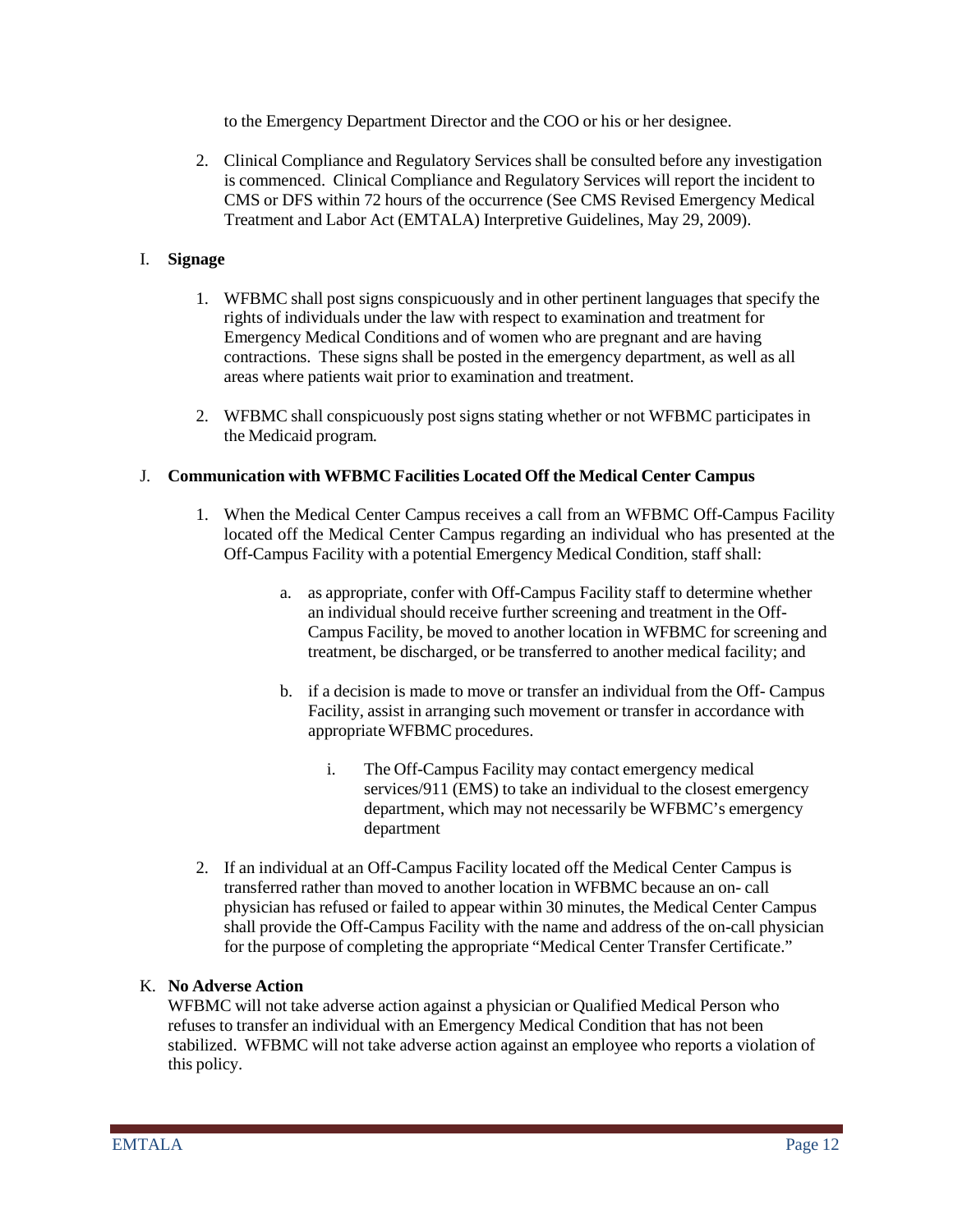#### EXHIBIT D

#### L. **Training**

All persons working in WFBMC Dedicated Emergency Departments will be periodically trained of WFBMC's EMTALA obligations and this policy to ensure that WFBMC's EMTALA obligations are met.

## **IV. Review/Revision/Implementation**

a) Review Cycle: This policy shall be reviewed by Legal Affairs at least every 3 years from the effective date.

b) Office of Record: After authorization, the Legal Department shall house this policy in a policy database and shall be the office of record for this policy.

#### **V. Related Policies**

[EMTALA:](http://ishare.wakehealth.edu/GoverningPolicy/Policies/Provision%20of%20On-Call%20Coverage%2C%20EMTALA.pdf) Provision of On-Call [Coverage](http://ishare.wakehealth.edu/GoverningPolicy/Policies/Provision%20of%20On-Call%20Coverage%2C%20EMTALA.pdf) [EMTALAOff-Campus](http://ishare.wakehealth.edu/GoverningPolicy/Policies/EMTALA%20Off-Campus.pdf)

#### **VI. Governing Law or Regulations**

The Emergency Medical Treatment and Labor Act, 42 U.S.C. § 1395dd and regulations.

CMS Revised Emergency Medical Treatment and Labor Act (EMTALA) Interpretive Guidelines, July 16, 2010.

OIG Draft Supplemental Compliance Program Guidance for Medical Centers, 70 FR 4858 (January 31, 2005).

#### **VII. Attachments**

Exhibit A: Transfer Certification for Stable Patients Exhibit B: Transfer Certification for the Unstable Patient Exhibit C: Refusal to Permit Further Medical Screening Examination and Treatment for Emergency Medical Condition Exhibit D: Refusal of Transfer to Another Medical Facility

#### **VIII. Revision Date:** 11/2001, 11/04, 2/08, 9/11, 6/14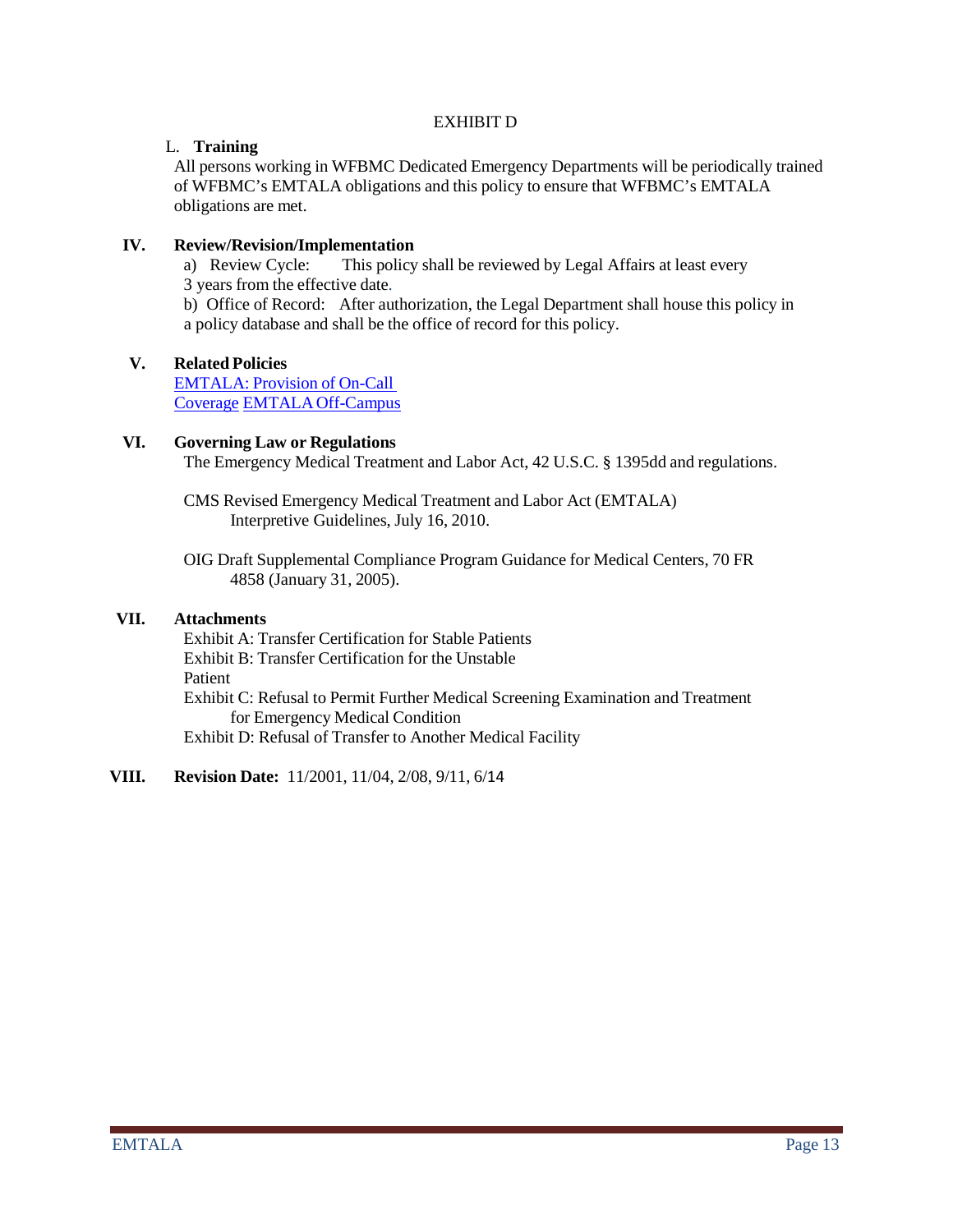| <b>∖`\`</b> Wake Forest™<br><b>Baptist Medical Center</b>                                                                                                                                                                                                                                                                                                                                                                                                                                                                                                                                                                                                                                                                                                                                       |                                                                                                                                                  |                                          |  |
|-------------------------------------------------------------------------------------------------------------------------------------------------------------------------------------------------------------------------------------------------------------------------------------------------------------------------------------------------------------------------------------------------------------------------------------------------------------------------------------------------------------------------------------------------------------------------------------------------------------------------------------------------------------------------------------------------------------------------------------------------------------------------------------------------|--------------------------------------------------------------------------------------------------------------------------------------------------|------------------------------------------|--|
| <b>EMTALA</b><br>TRANSFER CERTIFICATE FOR STABLE PATIENTS<br>(SEND COPY WITH PATIENT)<br>FOR UNSTABLE PATIENTS, COMPLETE<br>"TRANSFER CERTIFICATE FOR UNSTABLE PATIENTS"                                                                                                                                                                                                                                                                                                                                                                                                                                                                                                                                                                                                                        |                                                                                                                                                  | Time                                     |  |
| <b>SECTION I</b> Physician Certification                                                                                                                                                                                                                                                                                                                                                                                                                                                                                                                                                                                                                                                                                                                                                        |                                                                                                                                                  |                                          |  |
| <b>STABLE FOR TRANSFER</b> – Based on the examination of the medical information available to me at this time, I have concluded that, as of the time of the transfer<br>and/or discharge, the patient's emergency medical condition, if any, has been stabilized such that no material deterioration of the patient's condition is likely, within<br>reasonable medical probability, to the result from or occur during the transfer of the patient and/or after discharge.<br>Reason for Transfer   On call Physician failure to respond: Name: ____                                                                                                                                                                                                                                           |                                                                                                                                                  |                                          |  |
|                                                                                                                                                                                                                                                                                                                                                                                                                                                                                                                                                                                                                                                                                                                                                                                                 | Address: North Carolina Baptist Hospital, Winston Salem, NC 27157                                                                                |                                          |  |
|                                                                                                                                                                                                                                                                                                                                                                                                                                                                                                                                                                                                                                                                                                                                                                                                 |                                                                                                                                                  |                                          |  |
| Medical Benefits of Transfer: (Check all that apply)<br>Necessary, staff resources, or capabilities are not available at this facility: OR<br>Specialized care is not available at this facility: OR<br><b>O</b> ther                                                                                                                                                                                                                                                                                                                                                                                                                                                                                                                                                                           |                                                                                                                                                  |                                          |  |
| Medical Risks of Transfer: (Check all that apply)<br>Becoming unstable: OR<br>Tif pregnant, worsening of the unborn child's condition or death: OR<br><b>Other</b><br>All transfers have inherent risks of traffic delays, accidents during transport, inclement weather, rough terrain, turbulence, and the limitations of equipment and<br>personnel present in the vehicles, all of which endanger the health, medical safety, and survival of the patient(s).<br>I certify that, based on the information available at the time of transfer, the medical benefits reasonably expected from the provision of appropriate medical treatment at<br>another facility outweigh the increased risk to the individual and, in the case of labor, to the unborn child, from affecting the transfer. |                                                                                                                                                  |                                          |  |
|                                                                                                                                                                                                                                                                                                                                                                                                                                                                                                                                                                                                                                                                                                                                                                                                 |                                                                                                                                                  | Date _______________________Time _______ |  |
|                                                                                                                                                                                                                                                                                                                                                                                                                                                                                                                                                                                                                                                                                                                                                                                                 |                                                                                                                                                  |                                          |  |
| <b>SECTION II</b>                                                                                                                                                                                                                                                                                                                                                                                                                                                                                                                                                                                                                                                                                                                                                                               |                                                                                                                                                  |                                          |  |
| Receiving physician has agreed to accept patient transfer.<br><u> 2000 - Jan James James Jan James James James James James James James James James James James James James Jam</u><br>Facility $\_$<br>Receiving facility will be provided with appropriate medical records/treatment information.<br>□EKG □LAB □X-RAY/REPORT □ED RECORD □H&P □OTHER (specify) ______________________________                                                                                                                                                                                                                                                                                                                                                                                                   |                                                                                                                                                  |                                          |  |
| <b>SECTION III Transportation</b><br>Patient will be transferred by qualified personnel and transportation equipment, as required, including the use IF necessary and medically appropriate life support<br>measures during the transfer.                                                                                                                                                                                                                                                                                                                                                                                                                                                                                                                                                       |                                                                                                                                                  |                                          |  |
| Mode of transportation/provider (check one)<br>$\Box$ Nurse                                                                                                                                                                                                                                                                                                                                                                                                                                                                                                                                                                                                                                                                                                                                     | Personnel to accompany patient in transfer (check all applicable)<br>EMS: Basic   Intermediate   Paramedic<br>Respiratory Therapist<br>Physician |                                          |  |
| SECTION IV Patient Acknowledgement/Request - Check ONE of the following if transferred:                                                                                                                                                                                                                                                                                                                                                                                                                                                                                                                                                                                                                                                                                                         |                                                                                                                                                  |                                          |  |
| <b>□TRANSFER ACKNOWLEDGEMENT –</b> I understand that I have/the patient has the right to receive medical screening, examination and evaluation by a physician,<br>or other appropriate personnel, without regard to my/the patient's ability to pay, prior to any transfer from this hospital. I have/the patient has the right to be informed<br>of the reason(s) for any transfer. I have/the patient has been informed of the risks and consequences potentially involved in the transfer, the possible benefits of                                                                                                                                                                                                                                                                          |                                                                                                                                                  |                                          |  |

of the reason(s) for any transfer. I have/the patient has, been informed of the risks and consequences potentially involved in the transfer, the possible benefits of continuing treatment at this hospital, and the alternatives (if any) to the transfer I am requesting. I acknowledge that I have/the patient has received medical screening, examination, and evaluation by a physician, or other appropriate personnel, and that I have been informed of the reason(s) for my/the patient's transfer. I have/the patient has released the hospital and its agents and employees from all responsibility for any ill effect(s) which may result from the transfer or the delay involved in the transfer.

**PATIENT REQUEST FOR TRANSFER –** I have/the patient has, requested a transfer and acknowledge that I have been informed of the risks and consequences potentially involved in the transfer, the possible benefits of continuing treatment at this hospital, and the alternatives (if any) to the transfer I am requesting. I also acknowledge the obligation of this hospital to provide such further examination and treatment, within its available staff and facilities, as may be required to stabilize my/the patient's care. I have/the patient has released the hospital and its agents and employees from all responsibility for any ill effect(s) which may result from the transfer or the delay involved in the transfer.

| Patient/Legally Responsible Person                                                                                                                                                                                                   |      |             |  |
|--------------------------------------------------------------------------------------------------------------------------------------------------------------------------------------------------------------------------------------|------|-------------|--|
|                                                                                                                                                                                                                                      | Date | <b>Time</b> |  |
| Witness                                                                                                                                                                                                                              | Date | Time        |  |
| Physician Signature <u>experience and the set of the set of the set of the set of the set of the set of the set of the set of the set of the set of the set of the set of the set of the set of the set of the set of the set of</u> | Date | <b>Time</b> |  |
| Print Physician Name                                                                                                                                                                                                                 |      |             |  |
| Interpreter Signature / ID#                                                                                                                                                                                                          | Date | Time        |  |

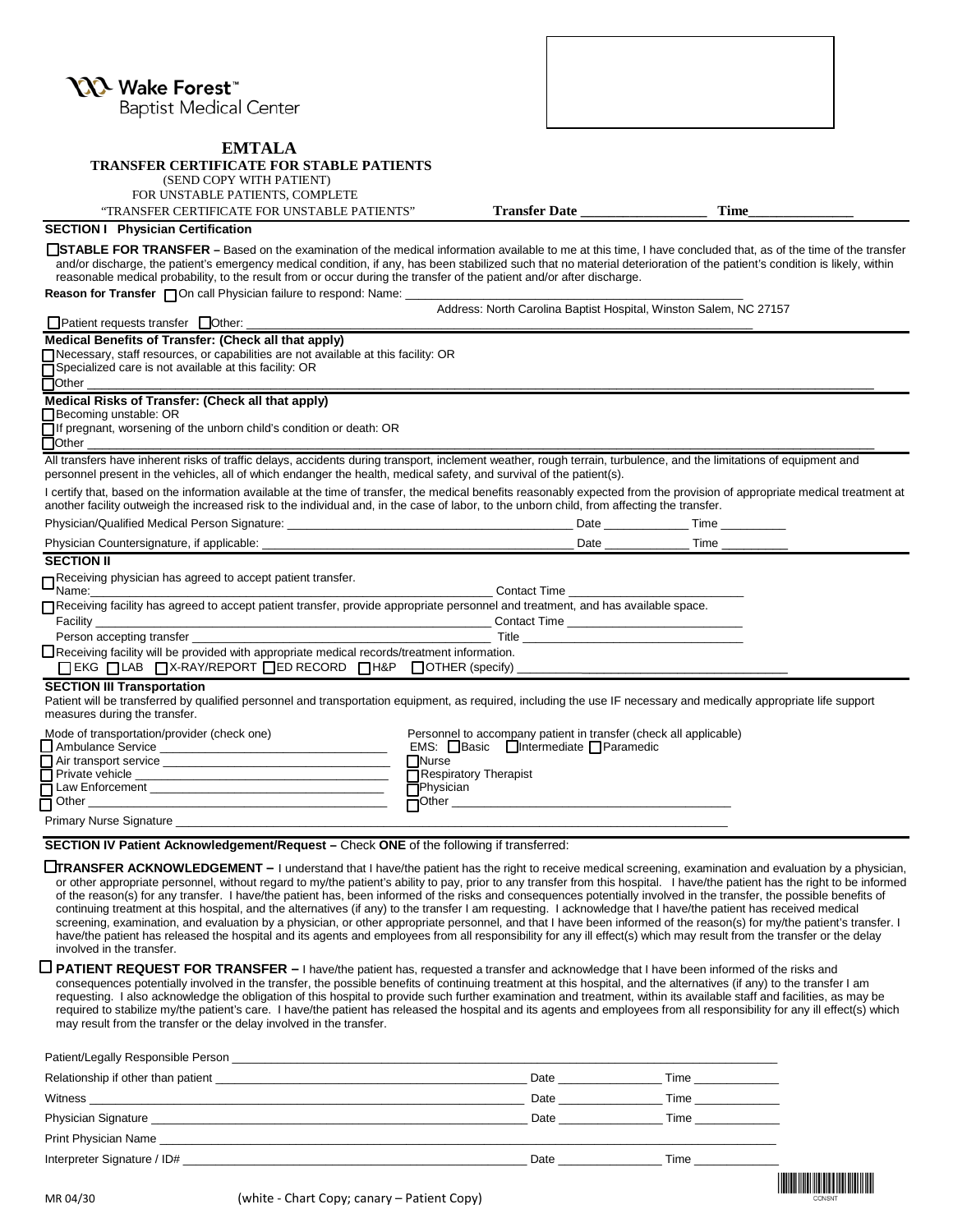| <b>XX Wake Forest</b> "                                                                                                                                                                                                                                                                                                                                  |                                   |                                                                   |  |
|----------------------------------------------------------------------------------------------------------------------------------------------------------------------------------------------------------------------------------------------------------------------------------------------------------------------------------------------------------|-----------------------------------|-------------------------------------------------------------------|--|
|                                                                                                                                                                                                                                                                                                                                                          |                                   |                                                                   |  |
| <b>Baptist Medical Center</b>                                                                                                                                                                                                                                                                                                                            |                                   |                                                                   |  |
|                                                                                                                                                                                                                                                                                                                                                          |                                   |                                                                   |  |
| <b>EMTALA</b>                                                                                                                                                                                                                                                                                                                                            |                                   |                                                                   |  |
| TRANSFER CERTIFICATE FOR UNSTABLE PATIENTS                                                                                                                                                                                                                                                                                                               |                                   |                                                                   |  |
| (SEND COPY WITH PATIENT)                                                                                                                                                                                                                                                                                                                                 |                                   |                                                                   |  |
| FOR STABLE PATIENTS COMPLETE                                                                                                                                                                                                                                                                                                                             |                                   |                                                                   |  |
| "TRANSFER CERTIFICATE FOR STABLE PATIENTS"                                                                                                                                                                                                                                                                                                               |                                   | <b>Time</b><br>Transfer Date                                      |  |
| Section I<br><b>Physician Certification</b>                                                                                                                                                                                                                                                                                                              |                                   |                                                                   |  |
| □TRANSFER OF UNSTABLE PATIENT: (If checked, entire form must be completed.)                                                                                                                                                                                                                                                                              |                                   |                                                                   |  |
| Based on the examination, the information available to me at this time, and the responsible risks and benefits to the patient, I have concluded for the reasons which                                                                                                                                                                                    |                                   |                                                                   |  |
| follow that, as of the time of transfer, the medical benefits reasonably expected from the provision of appropriate medical treatment/care at another facility outweigh                                                                                                                                                                                  |                                   |                                                                   |  |
| the increased risks (if any) to the patient and, if in labor, to the unborn child, from effecting the transfer.                                                                                                                                                                                                                                          |                                   |                                                                   |  |
| <b>Reason for Transfer:</b>                                                                                                                                                                                                                                                                                                                              |                                   |                                                                   |  |
| □ On call Physician failure to respond: Name <sub>□</sub><br>-<br>Address: North Carolina Baptist Hospital, Winston Salem, NC 27157                                                                                                                                                                                                                      |                                   |                                                                   |  |
| Medical Benefits of Transfer: (Check all that apply)                                                                                                                                                                                                                                                                                                     |                                   |                                                                   |  |
| $\Box$ Necessary staff resources or capabilities are not available at this facility: OR                                                                                                                                                                                                                                                                  |                                   |                                                                   |  |
| Specialized care is not available at this facility: OR                                                                                                                                                                                                                                                                                                   |                                   |                                                                   |  |
| $\Box$ Other $\Box$                                                                                                                                                                                                                                                                                                                                      |                                   |                                                                   |  |
| Medical Risks of Transfer: (Check all that apply)                                                                                                                                                                                                                                                                                                        |                                   |                                                                   |  |
| Worsening of your condition or possible death: OR                                                                                                                                                                                                                                                                                                        |                                   |                                                                   |  |
| If pregnant, worsening of the unborn child's condition or death: OR                                                                                                                                                                                                                                                                                      |                                   |                                                                   |  |
| □Other                                                                                                                                                                                                                                                                                                                                                   |                                   |                                                                   |  |
| All transfers have inherent risks of traffic delays, accidents during transport, inclement weather, rough terrain, turbulence, and the limitations of equipment and                                                                                                                                                                                      |                                   |                                                                   |  |
| personnel present in the vehicles, all of which endanger the health, medical safety, and survival of the patient(s).                                                                                                                                                                                                                                     |                                   |                                                                   |  |
| I certify that, based on the information available at the time of transfer, the medical benefits reasonably expected from the provision of appropriate medical treatment at<br>another facility outweigh the increased risk to the individual and, in the case of labor, to the unborn child, from affecting the transfer.                               |                                   |                                                                   |  |
|                                                                                                                                                                                                                                                                                                                                                          |                                   |                                                                   |  |
| Physician/Qualified Medical Person Signature: ___________________________________                                                                                                                                                                                                                                                                        |                                   |                                                                   |  |
| Physician Countersignature, if applicable: ___                                                                                                                                                                                                                                                                                                           |                                   |                                                                   |  |
| <b>Section II</b><br>Additional Requirements for Transfer (Unstable patients may not be transferred unless ALL requirements are met, this                                                                                                                                                                                                                |                                   |                                                                   |  |
| section must be completed if Section I is checked.)                                                                                                                                                                                                                                                                                                      |                                   |                                                                   |  |
| Receiving Physician has agreed to accept patient transfer.                                                                                                                                                                                                                                                                                               |                                   |                                                                   |  |
| Name<br>Treative <u>Treative and the multiple particle</u> contact the multiple space.<br>■ Receiving facility has agreed to accept patient transfer, provide appropriate personnel and treatment, and has available space.                                                                                                                              |                                   | Contact Time                                                      |  |
| Facility _                                                                                                                                                                                                                                                                                                                                               |                                   |                                                                   |  |
| Person accepting transfer                                                                                                                                                                                                                                                                                                                                |                                   |                                                                   |  |
| Receiving facility will be provided with appropriate medical records/treatment information                                                                                                                                                                                                                                                               |                                   |                                                                   |  |
| □ EKG □ LAB □ X-RAY/REPORT □ ED RECORD □ H&P □ OTHER (specify) __                                                                                                                                                                                                                                                                                        |                                   |                                                                   |  |
| <b>SECTION III</b> Transportation                                                                                                                                                                                                                                                                                                                        |                                   |                                                                   |  |
| Patient will be transferred by qualified personnel and transportation equipment, as required, including the use IF necessary and medically appropriate life support                                                                                                                                                                                      |                                   |                                                                   |  |
| measures during the transfer.<br>Mode of transportation/provider (check one)                                                                                                                                                                                                                                                                             |                                   | Personnel to accompany patient in transfer (check all applicable) |  |
|                                                                                                                                                                                                                                                                                                                                                          | EMS: Basic Intermediate Paramedic |                                                                   |  |
| <b>□</b> Nurse                                                                                                                                                                                                                                                                                                                                           |                                   |                                                                   |  |
| Private vehicle                                                                                                                                                                                                                                                                                                                                          | Respiratory Therapist             |                                                                   |  |
| Law Enforcement<br>Physician                                                                                                                                                                                                                                                                                                                             |                                   |                                                                   |  |
|                                                                                                                                                                                                                                                                                                                                                          |                                   |                                                                   |  |
| Primary Nurse Signature Law and the Contract of the Contract of the Contract of the Contract of the Contract of the Contract of the Contract of the Contract of the Contract of the Contract of the Contract of the Contract o                                                                                                                           |                                   |                                                                   |  |
| SECTION IV Patient Acknowledgement/Request - Check ONE of the following if transferred:                                                                                                                                                                                                                                                                  |                                   |                                                                   |  |
| <b>□TRANSFER ACKNOWLEDGEMENT</b> – I understand that I have/the patient has the right to receive medical screening, examination and evaluation by a physician,                                                                                                                                                                                           |                                   |                                                                   |  |
| or other appropriate personnel, without regard to my/the patient's ability to pay prior to any transfer from this hospital. I have/the patient has the right to be informed                                                                                                                                                                              |                                   |                                                                   |  |
| of the reason(s) for any transfer. I have/the patient has, been informed of the risks and consequences potentially involved in the transfer, the possible benefits of                                                                                                                                                                                    |                                   |                                                                   |  |
| continuing treatment at this hospital, and the alternatives (if any) to the transfer I am requesting. I acknowledge that I have/the patient has received medical                                                                                                                                                                                         |                                   |                                                                   |  |
| screening, examination, and evaluation by a physician, or other appropriate personnel, and that I have been informed of the reason(s) for my/the patient's transfer. I                                                                                                                                                                                   |                                   |                                                                   |  |
| have/the patient has released the hospital and its agents and employees from all responsibility for any ill effect(s) which may result from the transfer or the delay                                                                                                                                                                                    |                                   |                                                                   |  |
| involved in the transfer.                                                                                                                                                                                                                                                                                                                                |                                   |                                                                   |  |
| □ PATIENT REQUEST FOR TRANSFER - I have/the patient has requested a transfer and acknowledge that I have been informed of the risks and consequences                                                                                                                                                                                                     |                                   |                                                                   |  |
| potentially involved in the transfer, the possible benefits of continuing treatment at this hospital, and the alternatives (if any) to the transfer I am requesting. I also<br>acknowledge the obligation of this hospital to provide such further examination and treatment, within its available staff and facilities, as may be required to stabilize |                                   |                                                                   |  |
| my/the patient's care. I have/the patient has released the hospital and its agents and employees, from all responsibility for any ill effect(s) which may result from the                                                                                                                                                                                |                                   |                                                                   |  |
| transfer or the delay involved in the transfer.                                                                                                                                                                                                                                                                                                          |                                   |                                                                   |  |

| Patient/Legally Responsible Person | Date         | Time |
|------------------------------------|--------------|------|
| Relationship if other than patient | Date         | Time |
| Witness                            | Date         | Time |
| Physician Signature                | Date         | Time |
| Print Physician Name               |              |      |
| Interpreter Signature / ID#        | Date<br>Time |      |

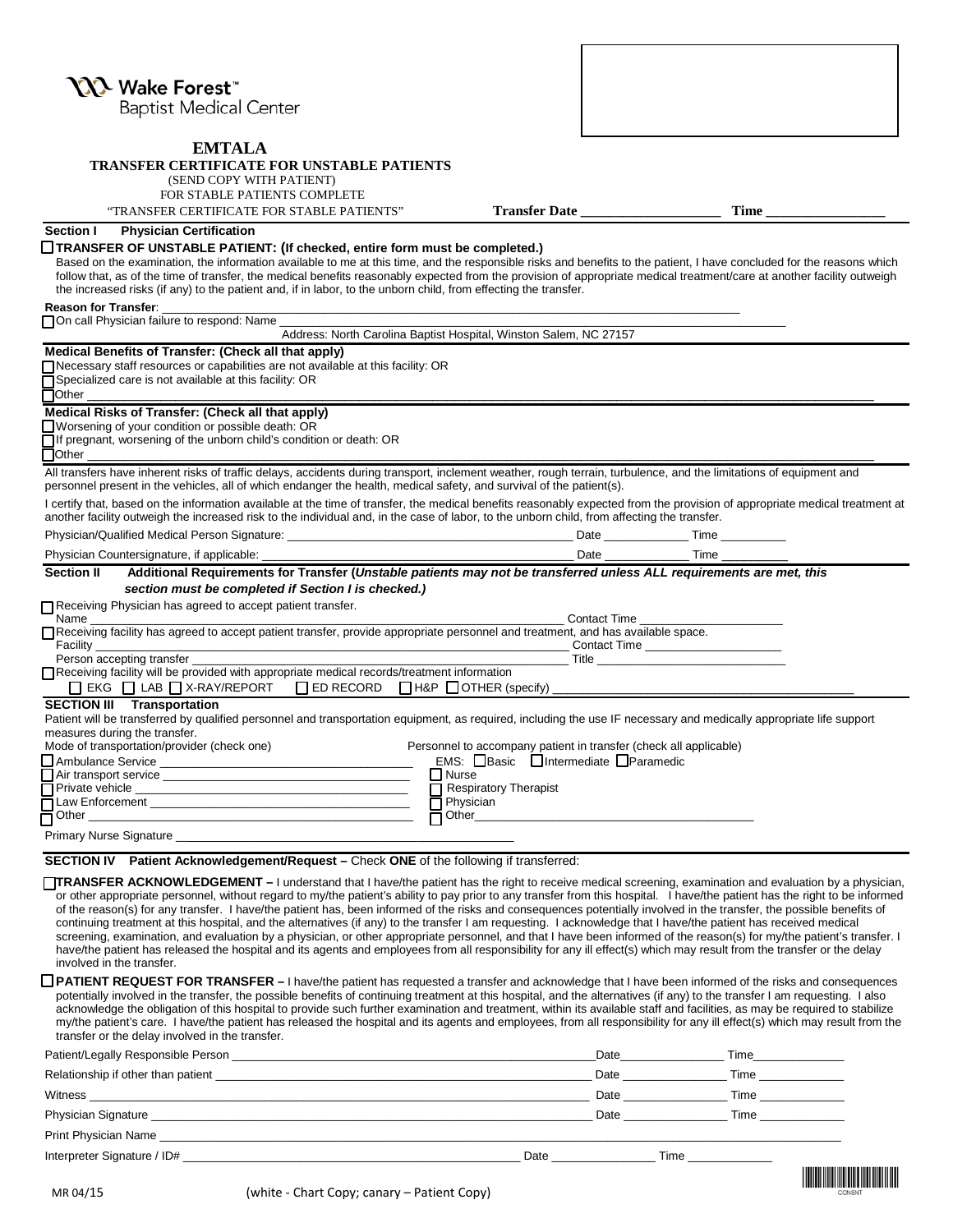#### **YXX Wake Forest**" **Baptist Medical Center**

### **EMTALA REFUSAL TO PERMIT FURTHER MEDICAL SCREENING EXAMINATION AND TREATMENT FOR EMERGENCY MEDICAL CONDITION**  (SEND COPY WITH PATIENT)

I hereby acknowledge that a physician or qualified medical person has informed me of the nature of my medical condition and about the risks and complications that might arise if I do not receive further examination or treatment. He or she has also explained to me the risks and expected benefits of alternatives to further examination and treatment, as well as probable consequences of my not receiving further medical treatment for my emergency medical condition.

\_\_\_\_\_\_\_\_\_\_\_\_\_\_\_\_\_\_\_\_\_\_\_\_\_\_\_\_\_\_\_\_\_\_\_\_\_\_\_\_\_\_\_\_\_\_\_\_\_\_\_\_\_\_\_\_\_\_\_\_\_\_\_\_\_\_\_\_\_\_\_\_\_\_\_\_\_\_\_\_\_\_\_\_\_\_\_\_\_\_\_\_\_\_\_\_\_\_\_\_\_\_\_\_\_\_\_\_\_\_\_\_\_\_\_\_\_\_\_\_\_\_\_\_\_\_\_ \_\_\_\_\_\_\_\_\_\_\_\_\_\_\_\_\_\_\_\_\_\_\_\_\_\_\_\_\_\_\_\_\_\_\_\_\_\_\_\_\_\_\_\_\_\_\_\_\_\_\_\_\_\_\_\_\_\_\_\_\_\_\_\_\_\_\_\_\_\_\_\_\_\_\_\_\_\_\_\_\_\_\_\_\_\_\_\_\_\_\_\_\_\_\_\_\_\_\_\_\_\_\_\_\_\_\_\_\_\_\_\_\_\_\_\_\_\_\_\_\_\_\_\_\_\_\_

\_\_\_\_\_\_\_\_\_\_\_\_\_\_\_\_\_\_\_\_\_\_\_\_\_\_\_\_\_\_\_\_\_\_\_\_\_\_\_\_\_\_\_\_\_\_\_\_\_\_\_\_\_\_\_\_\_\_\_\_\_\_\_\_\_\_\_\_\_\_\_\_\_\_\_\_\_\_\_\_\_\_\_\_\_\_\_\_\_\_\_\_\_\_\_\_\_\_\_\_\_\_\_\_\_\_\_\_\_\_\_\_\_\_\_\_\_\_\_\_\_\_\_\_\_\_\_ \_\_\_\_\_\_\_\_\_\_\_\_\_\_\_\_\_\_\_\_\_\_\_\_\_\_\_\_\_\_\_\_\_\_\_\_\_\_\_\_\_\_\_\_\_\_\_\_\_\_\_\_\_\_\_\_\_\_\_\_\_\_\_\_\_\_\_\_\_\_\_\_\_\_\_\_\_\_\_\_\_\_\_\_\_\_\_\_\_\_\_\_\_\_\_\_\_\_\_\_\_\_\_\_\_\_\_\_\_\_\_\_\_\_\_\_\_\_\_\_\_\_\_\_\_\_\_

\_\_\_\_\_\_\_\_\_\_\_\_\_\_\_\_\_\_\_\_\_\_\_\_\_\_\_\_\_\_\_\_\_\_\_\_\_\_\_\_\_\_\_\_\_\_\_\_\_\_\_\_\_\_\_\_\_\_\_\_\_\_\_\_\_\_\_\_\_\_\_\_\_\_\_\_\_\_\_\_\_\_\_\_\_\_\_\_\_\_\_\_\_\_\_\_\_\_\_\_\_\_\_\_\_\_\_\_\_\_\_\_\_\_\_\_\_\_\_\_\_\_\_\_\_\_\_ \_\_\_\_\_\_\_\_\_\_\_\_\_\_\_\_\_\_\_\_\_\_\_\_\_\_\_\_\_\_\_\_\_\_\_\_\_\_\_\_\_\_\_\_\_\_\_\_\_\_\_\_\_\_\_\_\_\_\_\_\_\_\_\_\_\_\_\_\_\_\_\_\_\_\_\_\_\_\_\_\_\_\_\_\_\_\_\_\_\_\_\_\_\_\_\_\_\_\_\_\_\_\_\_\_\_\_\_\_\_\_\_\_\_\_\_\_\_\_\_\_\_\_\_\_\_\_

The further examination and treatment recommended:

The expected benefits of the recommended examination and treatment:

The risks of not receiving the recommended examination or treatment:

I understand that if I do not receive this further medical examination and treatment, my health and life and, if I am pregnant and having contractions, the health and life of my unborn child, may be at risk. I also understand that Wake Forest Baptist Medical Center is obligated by federal law to provide me with further examination to the extent necessary to determine whether I have an emergency medical condition and with treatment necessary to stabilize any emergency medical condition regardless of whether I am able to pay for that examination or treatment or if I do not have insurance.

Notwithstanding the recommendation of the physician or qualified medical person. I hereby request the above treatment may not be administered to me at the hospital, and hereby release the hospital, its personnel, the physician, and any other persons participating in my care from any responsibility whatsoever for unfavorable or untoward results which I understand may occur as a consequence of my refusal to permit this medical treatment.

\_\_\_\_\_\_\_\_\_\_\_\_\_\_\_\_\_\_\_\_\_\_\_\_\_\_\_\_\_\_\_\_\_\_\_\_\_\_\_\_\_\_\_\_\_\_\_\_\_\_\_\_\_\_\_\_\_\_ \_\_\_\_\_\_\_\_\_\_\_\_\_\_\_\_\_\_\_\_\_\_\_\_\_\_\_\_\_\_\_\_\_\_\_\_ Patient/Legally Responsible Person Date Date \_\_\_\_\_\_\_\_\_\_\_\_\_\_\_\_\_\_\_\_\_\_\_\_\_\_\_\_\_\_\_\_\_\_\_\_\_\_\_\_\_\_\_\_\_\_\_\_\_\_\_\_\_\_\_\_\_\_ Relationship if other than the patient \_\_\_\_\_\_\_\_\_\_\_\_\_\_\_\_\_\_\_\_\_\_\_\_\_\_\_\_\_\_\_\_\_\_\_\_\_\_\_\_\_\_\_\_\_\_\_\_\_\_\_\_\_\_\_\_\_\_ \_\_\_\_\_\_\_\_\_\_\_\_\_\_\_\_\_\_\_\_\_\_\_\_\_\_\_\_\_\_\_\_\_\_\_\_ Witness Signature **Date** \_\_\_\_\_\_\_\_\_\_\_\_\_\_\_\_\_\_\_\_\_\_\_\_\_\_\_\_\_\_\_\_\_\_\_\_\_\_\_\_\_\_\_\_\_\_\_\_\_\_\_\_\_\_\_\_\_\_ Print Witness Name I have explained to the patient (or legally responsible person) the probable consequences of not receiving further medical examination and treatment for the Emergency Medical Condition. \_\_\_\_\_\_\_\_\_\_\_\_\_\_\_\_\_\_\_\_\_\_\_\_\_\_\_\_\_\_\_\_\_\_\_\_\_\_\_\_\_\_\_\_\_\_\_\_\_\_\_\_\_\_\_\_\_\_ \_\_\_\_\_\_\_\_\_\_\_\_\_\_\_\_\_\_\_\_\_\_\_ \_\_\_\_\_\_\_\_\_\_\_\_\_\_\_\_\_\_\_\_\_\_\_ Physician/Qualified Medical Person Signature **National State** Date **Date** Time \_\_\_\_\_\_\_\_\_\_\_\_\_\_\_\_\_\_\_\_\_\_\_\_\_\_\_\_\_\_\_\_\_\_\_\_\_\_\_\_\_\_\_\_\_\_\_\_\_\_\_\_\_\_\_\_\_\_ \_\_\_\_\_\_\_\_\_\_\_\_\_\_\_\_\_\_\_\_\_\_\_ \_\_\_\_\_\_\_\_\_\_\_\_\_\_\_\_\_\_\_\_\_\_\_ Physician Counter Signature, IF applicable **Date** Date Date **Date** Time \_\_\_\_\_\_\_\_\_\_\_\_\_\_\_\_\_\_\_\_\_\_\_\_\_\_\_\_\_\_\_\_\_\_\_\_\_\_\_\_\_\_\_\_\_\_\_\_\_\_\_\_\_\_\_\_\_\_ \_\_\_\_\_\_\_\_\_\_\_\_\_\_\_\_\_\_\_\_\_\_\_ \_\_\_\_\_\_\_\_\_\_\_\_\_\_\_\_\_\_\_\_\_\_\_\_

Interpreter Signature / ID#  $\qquad \qquad$  Date  $\qquad \qquad$  Time

NOTE: If the patient refuses to sign such a statement, he/she cannot be forced to do so nor may his/her release be withheld until he/she signs. If this occurs, the form should be filled out, witnessed by the hospital personnel present, and the statement written on the form *"Risks explained but signature refused."*



\_\_\_\_\_\_\_\_\_\_\_\_\_\_\_\_\_\_\_\_\_\_\_\_\_\_\_\_\_\_\_\_\_\_\_\_\_\_\_\_\_\_\_\_\_\_\_\_\_\_\_\_\_\_\_\_\_\_ \_\_\_\_\_\_\_\_\_\_\_\_\_\_\_\_\_\_\_\_\_\_\_ \_\_\_\_\_\_\_\_\_\_\_\_\_\_\_\_\_\_\_\_\_\_\_

Primary Nurse Signature **Time Contract Contract Contract Contract Contract Contract Contract Contract Contract Contract Contract Contract Contract Contract Contract Contract Contract Contract Contract Contract Contract C**